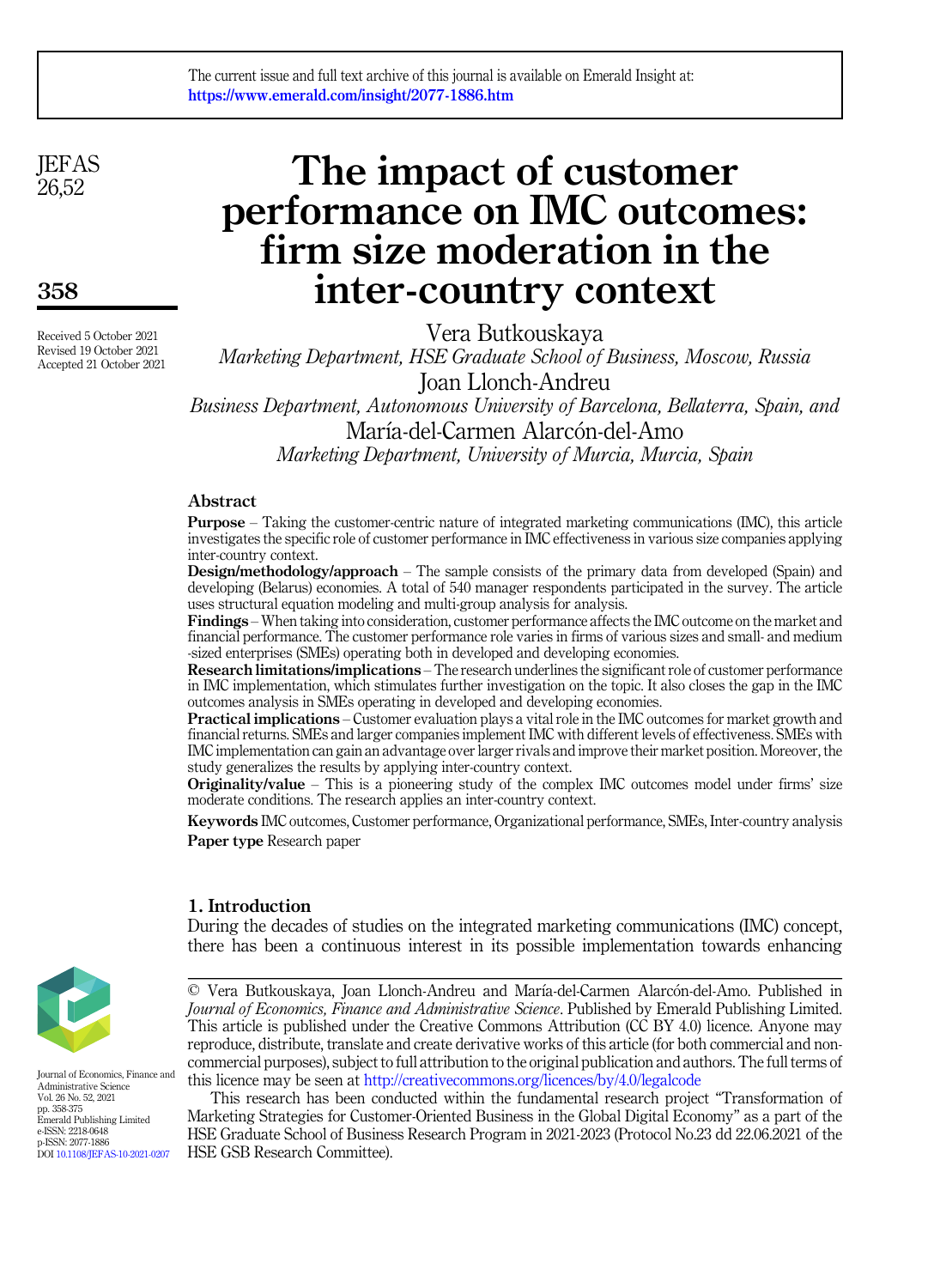organizational performance ([Einwiller and Boenigk, 2012;](#page-13-0) [Kerr and Patti, 2013;](#page-14-0) [Mulhern,](#page-14-1) [2009;](#page-14-1) [Tafesse and Kitchen, 2017\)](#page-15-0). The analysis from both customer and company perspectives underlines the strong positive effect of IMC on customer, market and financial performance, among others [\(Butkouskaya](#page-13-1) et al., 2020; Finne et al.[, 2017](#page-13-2); [Mulhern,](#page-14-1) [2009;](#page-14-1) [Reid, 2005;](#page-14-2) [Shinkle](#page-15-1) *et al.*, 2013). Taken as a whole, the research confirms the positive impact of the IMC process on organizational outcomes at various strategic levels ([Butkouskaya](#page-13-3) et al., 2021b; [Porcu](#page-14-3) et al., 2017).

However, IMC is a customer-centric concept ([Kliatchko, 2008;](#page-14-4) [Kliatchko and Schultz, 2014](#page-14-5); [Nowak and Phelps, 1994;](#page-14-6) [Reid, 2005\)](#page-14-2). Customer evaluation of the company's communications has a significant impact on the IMC effectiveness implementation. Recent research based on customer survey data by [Butkouskaya](#page-13-1) et al. (2020) confirms the mediating role of customer satisfaction on the IMC effectiveness towards improving repurchase intention. The manager's survey data study also confirms customer performance mediation in the relationships between IMC, market and financial performance [\(Butkouskaya](#page-13-3) et al., 2021b). In both cases, the customer performance neglects the direct effect of IMC on the firm's performance. Moreover, some previous research has claimed that the IMC outcomes may have a hierarchical level [\(Butkouskaya](#page-13-3) *et al.*, 2021b; [Porcu](#page-14-3) *et al.*, 2017; [Reid, 2005;](#page-14-2) [Tafesse and](#page-15-0) [Kitchen, 2017;](#page-15-0) [Luxton](#page-14-7) et al., 2015). Thus, to make more accurate conclusions about IMC consequences, a more complex model is needed. Following this, the study investigates the role of customer performance in IMC outcomes for market and financial performance.

Also, IMC outcomes may vary under the company size moderating conditions ([Einwiller](#page-13-0) [and Boenigk, 2012;](#page-13-0) [Christensen](#page-13-4) et al., 2008; [Nowak and Phelps, 1994;](#page-14-6) [Reid, 2005](#page-14-2)). SMEs (Small and Medium-sized Enterprises) may be more effective in IMC implementation than larger companies ([Low, 2000](#page-14-8)). Smaller companies have a higher level of flexibility and fewer marketing communications [\(Arag](#page-12-0)ón-Sá[nchez and S](#page-12-0)ánchez-Marí[n, 2005;](#page-12-0) Evatt et al.[, 2005\)](#page-13-5). SMEs build closer relationships with customers, facilitating customer value creation [\(Raju](#page-14-9) et al.[, 2011;](#page-14-9) [Somohano-Rodrigues](#page-15-2) et al., 2020). By making more personalized offers, smaller companies can gain market share in the areas where bigger rivals are not specializing ([Einwiller and Boenigk, 2012](#page-13-0); [Halimi](#page-13-6) et al., 2011). From another side, compared to larger rivals, SMEs may apply less technological innovations and have decentralized decision making ([Arag](#page-12-0)ó[n-S](#page-12-0)ánchez and Sá[nchez-Mar](#page-12-0)í[n, 2005;](#page-12-0) Evatt et al.[, 2005;](#page-13-5) [Ongori and Migiro,](#page-14-10) [2010\)](#page-14-10). It may negatively impact the control function and neglect the IMC effectiveness. In SMEs, managers may see the IMC process implementation as a cost that exceeds the benefit ([Schrey](#page-15-3)ögg and Kliesch-Eberl, 2007; [Pantouvakis](#page-14-11) *et al.*, 2017). Thus, this study analyzes the possible variations in IMC outcomes and customer performance mediation role with the company size moderating effect.

Additionally, marketing research should consider the institutional context. Under the influence of an uncontrollable external environment, managerial decision-making may vary ([Cadogan, 2010](#page-13-7); [Scott, 2008](#page-15-4)). For example, the availability of data is essential for successful IMC implementation. Due to less market activeness, the lack of available data can negatively influence IMC implementation in the developing economy compared to the developed one ([Butkouskaya](#page-13-3) et al., 2021b; [Li and Liu, 2014](#page-14-12)). In SMEs in a developing economy, fewer communications and smaller customer databases may limit their internal knowledge even more [\(Einwiller and Boenigk, 2012;](#page-13-0) [Low, 2000](#page-14-8); [Reid, 2005](#page-14-2)). However, more market information and fewer control levels in the developed economy may negatively impact SME integration effectiveness (Evatt et al.[, 2005](#page-13-5); [Ongori and Migiro, 2010](#page-14-10); [Somohano-Rodrigues](#page-15-2) et al.[, 2020](#page-15-2)). Also, due to lower competitive intensity in developing economies, SMEs could gain market share easier. However, fewer network opportunities may hurt SMEs' capacity ([Butkouskaya](#page-13-1) et al., 2020; Raju et al.[, 2011;](#page-14-9) [Shinkle](#page-15-1) et al., 2013). Thus, this study compares the IMC outcomes effectiveness and customer performance mediation in SMEs in an intercountry context.

Customer performance impact on IMC outcomes?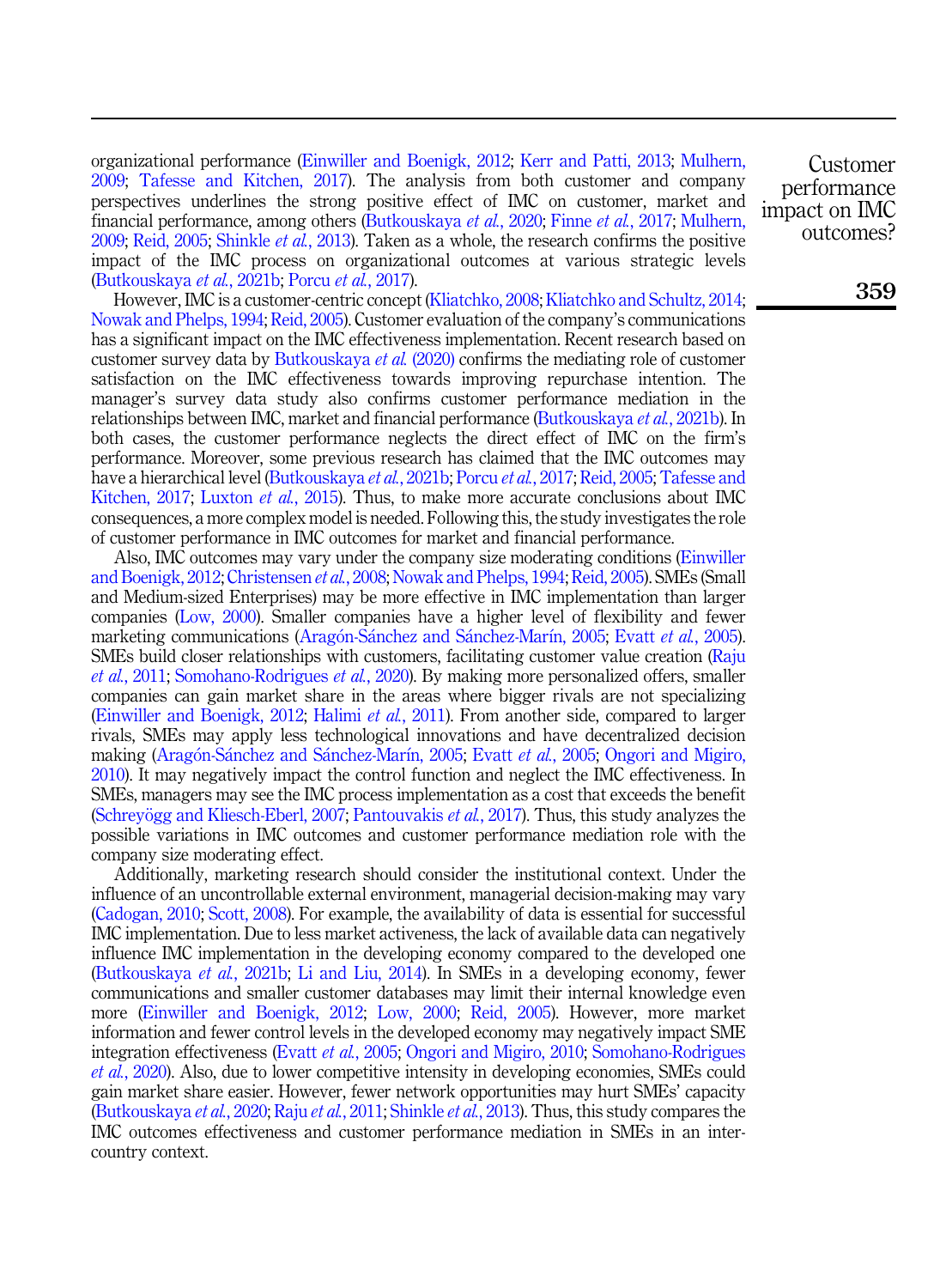**IEFAS** 26,52

360

This paper investigates the specific role of customer performance in IMC outcomes in various size companies applying inter-country context. Taking the customer-centric nature of IMC, this research contributes to using marketing as an administrative discipline [\(Salcedo,](#page-15-5) [2021](#page-15-5)). The study analyzes IMC outcomes in the complex IMC-performance model. Considering the customer-central nature of the IMC concept, the customer performance mediating role is analyzed. Recognizing that SMEs more often apply focus strategies to gain market leadership, the article examines the moderating role of company size on IMC outcomes. Following the need to generalize the marketing models, this research contributes to the international marketing research by applying inter-country comparative analysis of IMC outcomes in SMEs in a developed and developing market. From the managerial perspective, the results may help explain the specific role of customer performance in IMC implementation effectiveness towards improving market and financial performance. It additionally reveals the value of the company's flexibility and formalization level on IMC effectiveness. Moreover, the inter-country context provides a vision of possible obstacles for international companies.

## 2. Literature review

## 2.1 IMC outcomes and customer performance role

Both theoretical and practical-oriented studies support the customer-centric nature of the IMC concept ([Kliatchko, 2008](#page-14-4), [Kerr and Patti, 2013;](#page-14-0) [Porcu](#page-14-3) et al., 2017; [Kliatchko and Schultz,](#page-14-5) [2014;](#page-14-5) [Nowak and Phelps, 1994](#page-14-6); [Reid, 2005\)](#page-14-2). Previous research demonstrated customer data importance in improving communications and transforming them into a competitive advantage ([Butkouskaya](#page-13-3) et al., 2021b; Šeric et al.[, 2015;](#page-15-6) [Li and Liu, 2014](#page-14-12)). Expressly, the analysis from both customer and company perspectives underlines the strong positive effect of IMC on customer performance (CP), such as satisfaction, value creation, repurchase and intention to recommend (Finne et al.[, 2017](#page-13-2); [Mulhern, 2009](#page-14-1); [Reid, 2005\)](#page-14-2). Message and channel consistency as the main component of the IMC concept facilitates customer perception of the communications, create more realistic expectations and reduces the possibility of cognitive dissonance when evaluating the purchase decision [\(Butkouskaya](#page-13-8) et al., 2021a). Crossfunctional coordination of the customer data within the company improves the decision-making process and the value creation process ([Butkouskaya](#page-13-3) *et al.*, 2021b).

Companies who apply the IMC concept keep in mind the customer-centric notion and integration of the processes, systems and mental models to link the organization to market and customer [\(Reid, 2005;](#page-14-2) [Zahay](#page-15-7) et al., 2004). Research confirms the positive impact of the IMC process on organizational outcomes at various strategic levels [\(Butkouskaya](#page-13-3) et al., [2021b;](#page-13-3) [Einwiller and Boenigk, 2012;](#page-13-0) [Kerr and Patti, 2013;](#page-14-0) [Mulhern, 2009;](#page-14-1) [Tafesse and Kitchen,](#page-15-0) [2017\)](#page-15-0). The message and channel consistency improve the results from marketing campaigns. The integration of market data provides more accurate information for the decision-making on customer value creation and facilitates reaching a more stable marketing position. Further integration of communications at the corporate level helps to attain the financial objectives. However, the studies explain that IMC performance outcomes may have a hierarchical level ([Butkouskaya](#page-13-3) et al., 2021b; [Porcu](#page-14-3) et al., 2017; [Reid, 2005;](#page-14-2) [Tafesse and Kitchen, 2017](#page-15-0); [Luxton](#page-14-7) et al.[, 2015](#page-14-7)). In other words, the existence of additional complex connections between different levels of outcomes may neglect the direct IMC effect while keeping the indirect one. For example, customer data integration would not directly affect the company's market position. However, knowing customers better may help the company improve customer value (intermediate customer performance outcome). Higher customer satisfaction may cause more positive word-of-mouth ([Butkouskaya](#page-13-8) et al., 2021a). It may help the company attract new customers and increase marketing outcomes (such as market share and growth). Moreover, the IMC process implementation would not improve the commercial ratios of the company. Even opposite integration may require additional investments. Also, managers may perceive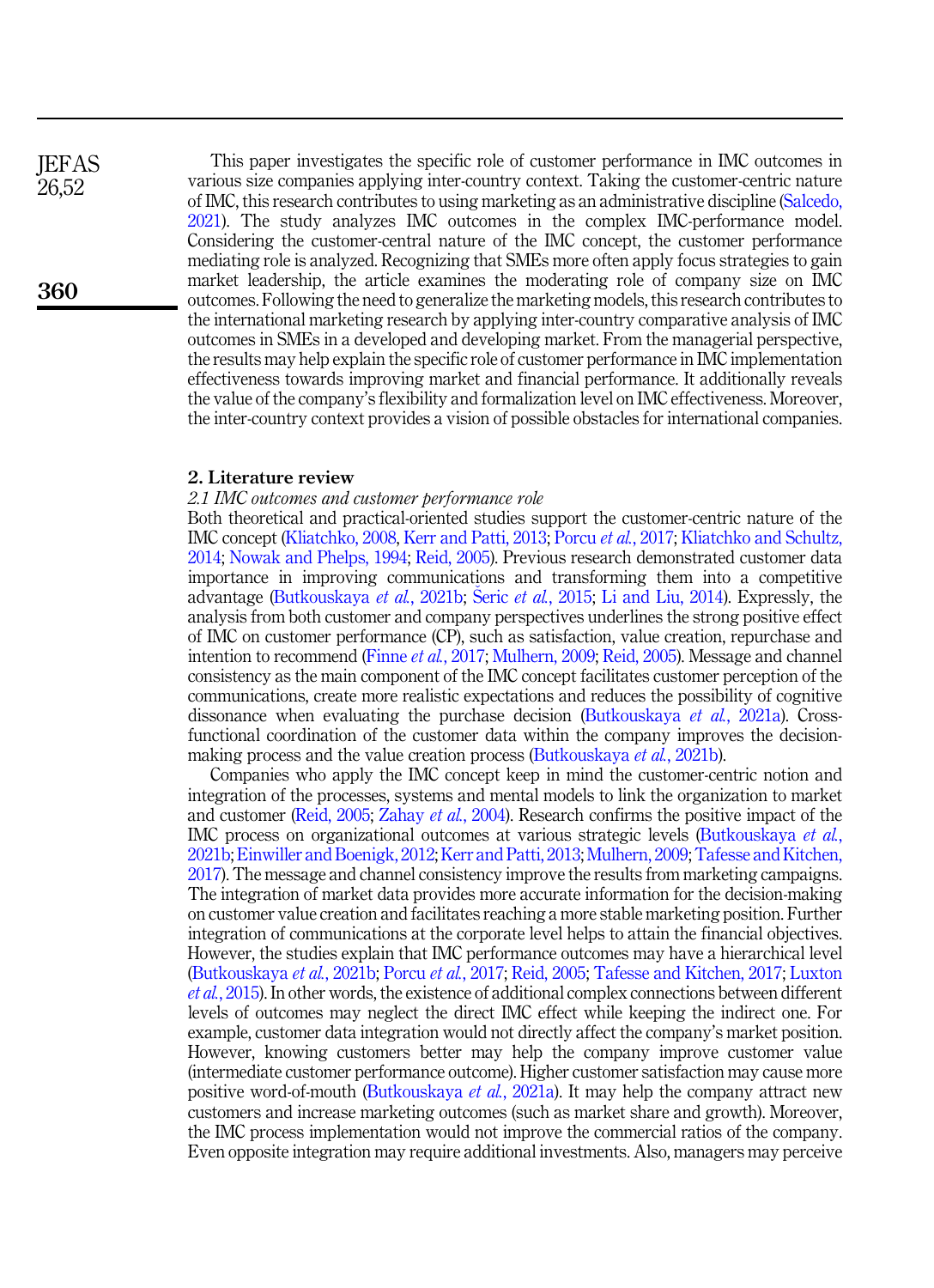IMC as a negative for financial performance ([Shinkle](#page-15-1) et al., 2013). However, through intermediate customer performance impact and improved customer retention, the company can improve financial stability. Thus, the research suggests the following: impact on IMC

<span id="page-3-2"></span>H1. Customer performance mediates the IMC effect on organizational performance.

- <span id="page-3-0"></span>H1a. Customer performance mediates the IMC effect on market performance.
- <span id="page-3-1"></span>H1b. Customer performance mediates the IMC effect on financial performance.

# 2.2 The firm size moderating effect

IMC implementation effectiveness may vary in firms of different sizes [\(Christensen](#page-13-4) et al., [2008;](#page-13-4) [Low, 2000](#page-14-8); [Reid, 2005](#page-14-2); [Einwiller and Boenigk, 2012;](#page-13-0) [Nowak and Phelps, 1994;](#page-14-6) [Raju](#page-14-9) et al., [2011\)](#page-14-9). SMEs have fewer customers and less complex brand hierarchies than larger firms ([Reid, 2005\)](#page-14-2). It may facilitate message consistency and channel integration. Smaller companies may be more effective in IMC implementation due to lower levels of formalization and simplified organizational structures [\(Einwiller and Boenigk, 2012;](#page-13-0) [Christensen](#page-13-4) *et al.*, [2008;](#page-13-4) [Low, 2000](#page-14-8)). Being more flexible, SMEs might perform cross-functional coordination and share information within the company easier. As a result, smaller firms can respond to market changes faster than larger rivals. But, from another side, lower formalization may negatively influence integration due to lower level of control ([Arag](#page-12-0)o[n-S](#page-12-0)[anchez and S](#page-12-0)a[nchez-](#page-12-0)[Mar](#page-12-0)í[n, 2005](#page-12-0); Evatt et al.[, 2005;](#page-13-5) [Somohano-Rodrigues](#page-15-2) et al., 2020). It may happen due to the decentralized managerial approach typical of less formalized organizations. Also, a lower level of technology adoption in SMEs may harm IMC ([Ongori and Migiro, 2010](#page-14-10)). Tracking and keeping customer data organized can be easier with the implementation of specialized software. Additionally, in the case of more simple marketing activeness, smaller companies may less likely adopt processes consistent with IMC ([Low, 2000;](#page-14-8) [Reid, 2005\)](#page-14-2). Being specifically sensitive to resource availability, SMEs can see the IMC process implementation as a cost that exceeds the benefit ([Schrey](#page-15-3)ögg and Kliesch-Eberl, 2007; [Pantouvakis](#page-14-11) *et al.*, [2017\)](#page-14-11). In other words, they might not be able to take full advantage of the IMC implementation due to the limited production and operating facilities. However, introducing unique products based on market information contributes to superior performance in SMEs ([Avlonitis and](#page-12-1) [Salavou, 2007;](#page-12-1) Raju et al.[, 2011\)](#page-14-9).

SMEs can build closer relationships with customers, get more accurate information from communications and improve customer value through personalization [\(Halimi](#page-13-6) *et al.*, 2011; Raju et al.[, 2011](#page-14-9); [Somohano-Rodrigues](#page-15-2) et al., 2020). They tend to compete in a narrow market niche, which could facilitate intelligence generation. As a result, SMEs can respond to changing demand and competitors' actions faster than larger rivals [\(Arag](#page-12-0)[on-S](#page-12-0)[anchez and](#page-12-0) [S](#page-12-0)á[nchez-Mar](#page-12-0)í[n, 2005](#page-12-0); [Einwiller and Boenigk, 2012\)](#page-13-0). Consequentially, the effect of IMC on the market and financial performance through customer performance could be higher in smaller companies than in larger rivals. Thus, the study can state the following:

- <span id="page-3-5"></span>H2. The customer performance mediation effect on the IMC and organizational performance relationships is stronger in SMEs than in larger companies.
- <span id="page-3-3"></span>H2a. The customer performance mediation effect on the IMC and market performance relationships is stronger in SMEs than in larger companies.
- <span id="page-3-4"></span>H2b. The customer performance mediation effect on the IMC and financial performance relationships is stronger in SMEs than in larger companies.

### 2.3 SMEs in inter-country context

The IMC implementation in SMEs may vary in different economic types ([Butkouskaya](#page-13-1) *et al.*, [2020\)](#page-13-1). The research on IMC underlines the importance of market data for IMC implementation 361

Customer performance

outcomes?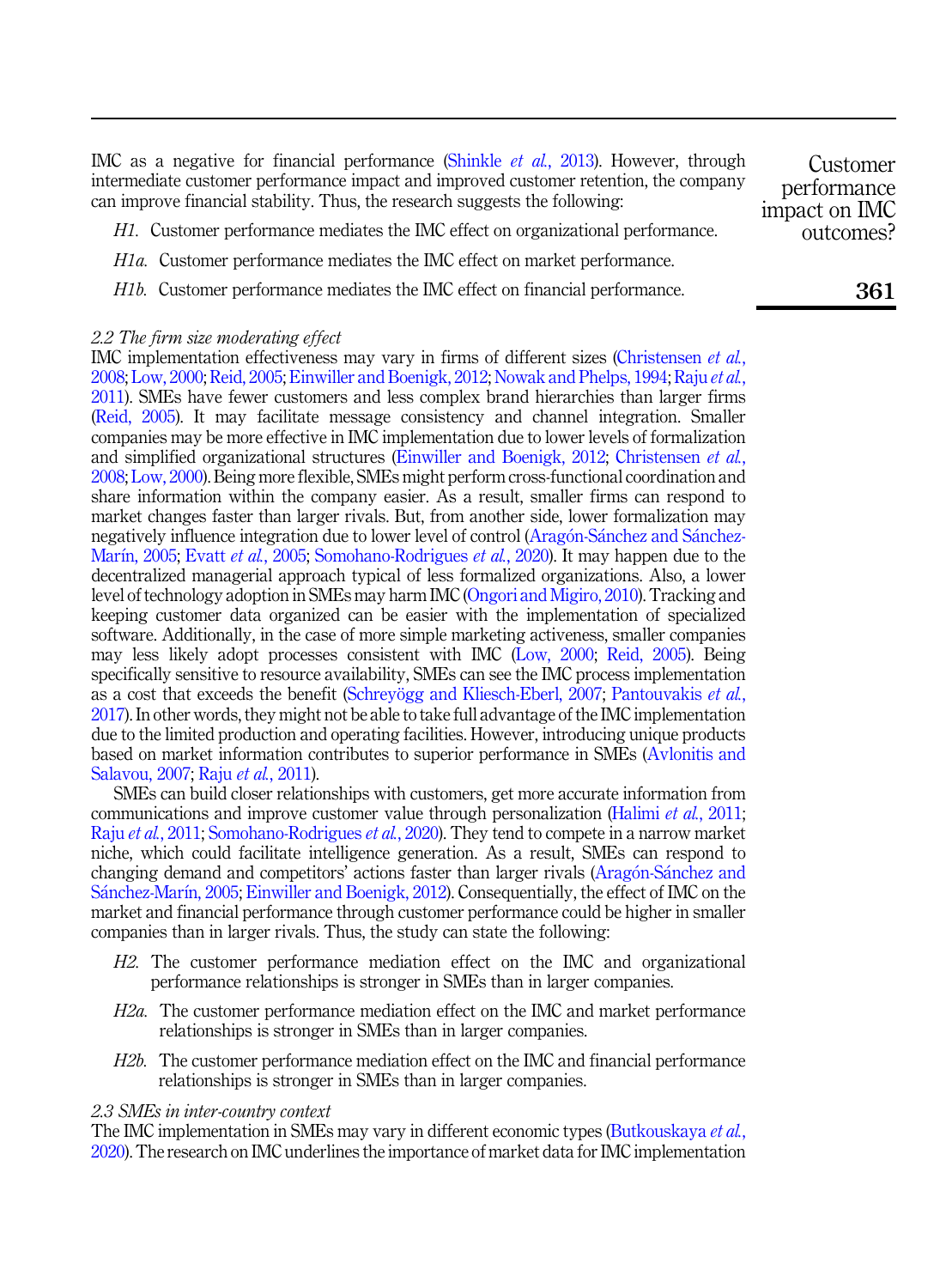([Butkouskaya](#page-13-8) et al., 2021a; Šeric et al.[, 2015](#page-15-6)). Access to information enhances the IMC as a capability. Companies operating in developed economies with a higher level of competition and more market activeness can implement IMC more successfully [\(Li and Liu, 2014](#page-14-12)). While developing economies lacking available customer and competitor data, neglect the IMC effectiveness ([Butkouskaya](#page-13-3) et al., 2021b). In the case of SMEs, this may have even more negative consequences. Additionally, fewer communications and smaller customer databases limit the internal knowledge ([Einwiller and Boenigk, 2012](#page-13-0); [Low, 2000;](#page-14-8) [Reid,](#page-14-2) [2005\)](#page-14-2). It may happen, for example, because the company gets less feedback from customers. Fewer communications result in a lower effectiveness of marketing communications ([Einwiller and Boenigk, 2012](#page-13-0); [Trainor](#page-15-8) et al., 2011). More specifically, with little information available, less up-to-date information about customer needs appears in the market. It slows down organizational learning and gaining experience [\(Shinkle](#page-15-1) *et al.*, 2013; [Zhou and Li, 2010\)](#page-15-9).

Specifically, the research shows lover impact of IMC on market performance in SMEs in developing compared to developed economies ([Butkouskaya](#page-13-1) et al., 2020). Due to lower competitive intensity in developing economies, SMEs could gain market share easier. However, the lack of institutional development and, as a result, fewer networking opportunities probably hurts the SMEs' ability [\(Butkouskaya](#page-13-1) et al., 2020; Raju et al.[, 2011](#page-14-9); [Shinkle](#page-15-1) et al., 2013). So, even having chances, it is not that easy for SMEs to enter new markets and grow. Also, in developing economies, managers often prefer less risky decisions and choose priority products rather than process optimization ([Jayaram](#page-14-13) *et al.*, 2015; [Shinkle](#page-15-1) *et al.*, [2013\)](#page-15-1). It may additionally neglect the possible effect of IMC through customer performance on financial results. Following on the information mentioned above, we suggest the following:

- <span id="page-4-2"></span>H3. The customer performance mediation effect on the IMC and organizational performance relationships is stronger in developed than in developing economies.
- <span id="page-4-0"></span>H3a. The customer performance mediation effect on the IMC and market performance relationships is stronger in developed than in developing economies.
- <span id="page-4-1"></span>H3b. The customer performance mediation effect on the IMC and financial performance relationships is stronger in developed than in developing economies.

Following the literature review mentioned above, [Figure 1](#page-5-0) groups all the hypotheses proposed for the graphical visualization and further testing.

# 3. Method

#### 3.1 Research design

The sample consists of the primary data from managers' surveys. To generalize the research results, it is based on the data from two data points: Belarus (developing economy) and Spain (developed economy) [\(Cadogan, 2010\)](#page-13-7). The reasoning for the country selection was to make an inter-country comparison of the results between different economic types. The basis for the choice was the level of market activeness, competitive intensity and the national entrepreneurship context. For Spain as a developed economy, it is a more typical higher level of marketing activeness and competition. Belarus represents a developing economy with fewer marketing investments and a low-to-medium level of competition [\(Butkouskaya](#page-13-3) et al., [2021b\)](#page-13-3). Also, the entrepreneurial context is more favorable in Spain than in Belarus ([Bosma](#page-13-9) et al.[, 2019;](#page-13-9) [Butkouskaya](#page-13-8) et al., 2021a).

# 3.2 Data collection

The data for the research were collected in the years, 2016 to 2017 . The original questionnaire in English was translated into the Russian language (for Belarus) and Spanish (for Spain).

**IEFAS** 26,52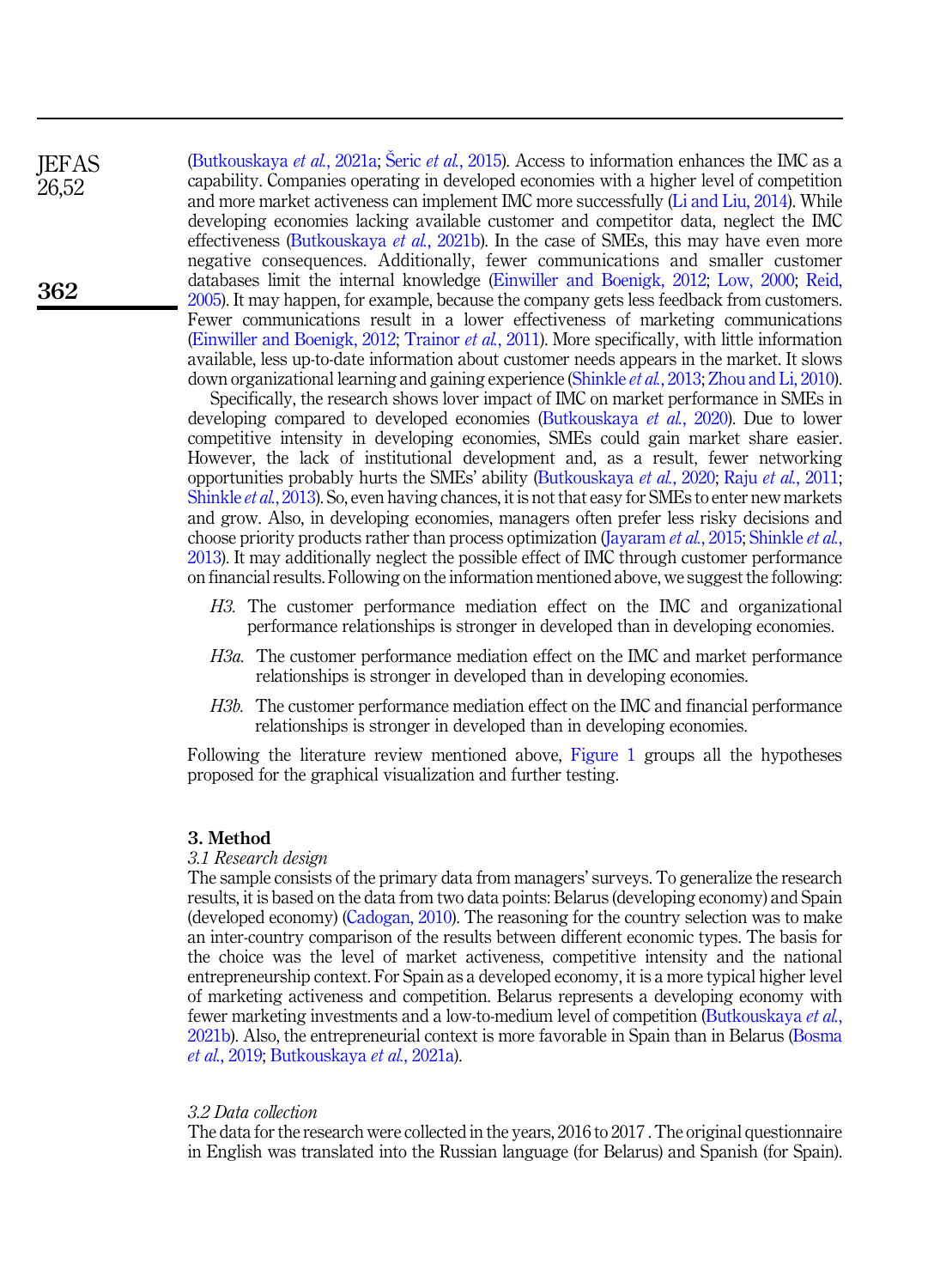<span id="page-5-0"></span>

Before sending the survey, it has been pretested among theoretical and practical specialists. The questionnaire was distributed through email. A phone call to managers was made before sending the survey to obtain a higher response rate. All forms are guaranteed anonymously by the respondents. To avoid a bias in the sample, the respondents filled in the information on their age, gender, education. Also, the questionnaire included information about the company's profile (such as industry and business type, number of employees). Finally, based on the number of employees, this study classifies companies as SMEs (with 250 and fewer employees) and larger companies (with more than 250 employees). The final Sample is presented in [Table 1](#page-6-0).

## 3.3 Measurement scales

The study uses the measurement scales previously approbated in the literature [\(Appendix\)](#page-16-0). The 5-Likert scales are applied. The IMC concept is measured as a second-order construct consisting of five components: message consistency, channel consistency, customer data integration, long-term consistency and cross-functional coordination [\(Butkouskaya](#page-13-3) et al., [2021b\)](#page-13-3). The customer, market and financial performance are estimated as first-order constructs ([Vorhies and Morgan, 2005\)](#page-15-10). Regarding the formative constructs, the data obtained in the study has no multicollinearity problems [\(Table 2](#page-6-0)).

# 3.4 Analytical procedure

The research uses partial least squares structural equation modeling (PLS-SEM) for data analysis and hypothesis testing (Chin et al.[, 2003](#page-13-10)). PLS-SEM is appropriate in our case for several reasons: it is suitable for data samples with a small number of respondents (we have less than 250 for each subgroup); it shows fewer restrictions on data normality; it is also an accepted technique for international marketing studies ([Chin, 2010;](#page-13-11) [Fornell and Bookstein,](#page-13-12) [1982;](#page-13-12) Hair et al.[, 2019;](#page-13-13) [Reinartz](#page-14-14) et al., 2009).

The data was processed using SmartPLS 3.0 software (Hair *et al.*[, 2017,](#page-13-14) [2021](#page-13-15)). The analysis confirms the global model fit based on the main recommended criterion such as the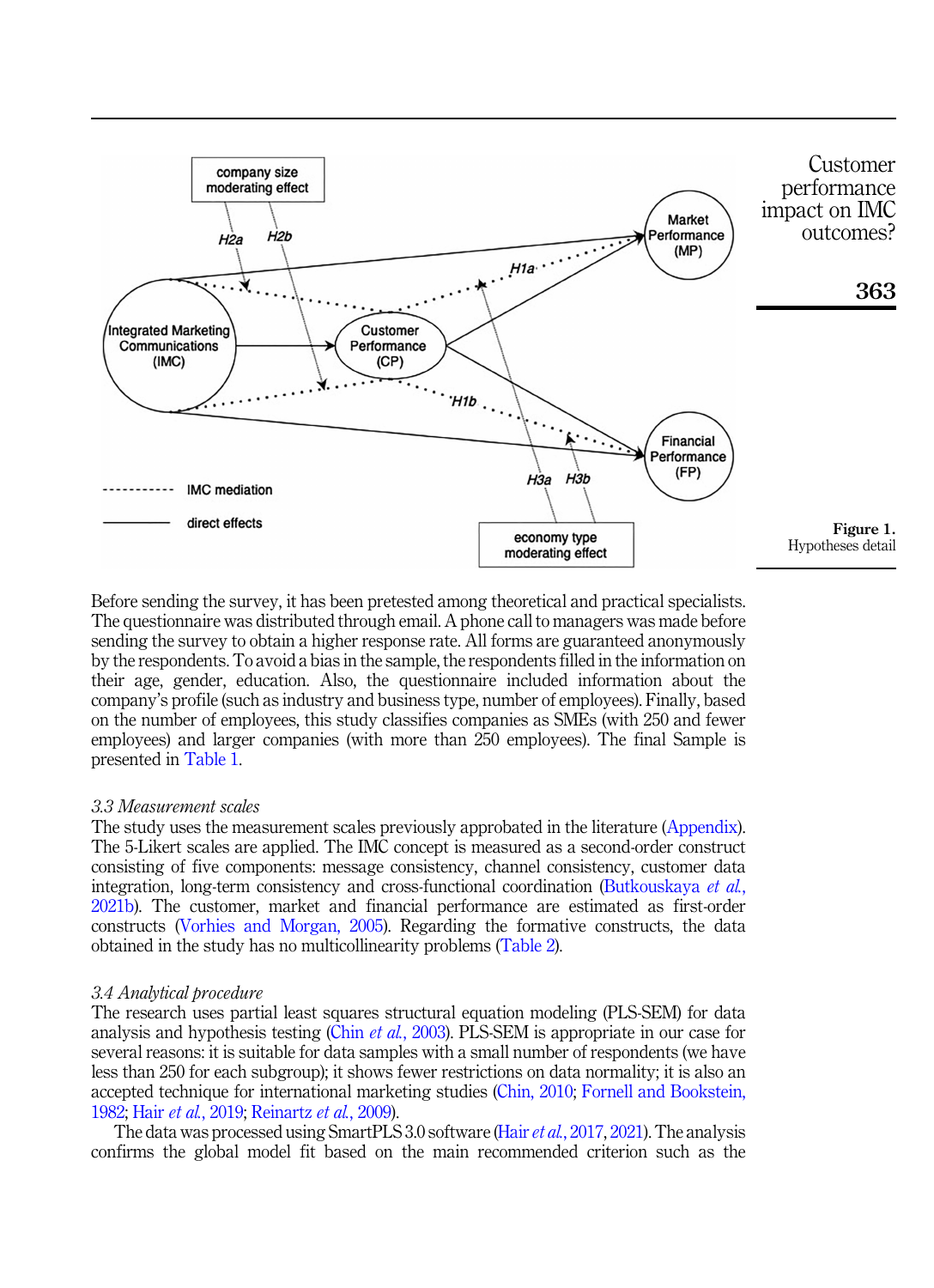<span id="page-6-0"></span>

| <b>JEFAS</b><br>26,52            | Characteristics                                                                                                          | N   | Minimum  | Maximum        | Mean   | <b>SD</b> |
|----------------------------------|--------------------------------------------------------------------------------------------------------------------------|-----|----------|----------------|--------|-----------|
|                                  | Respondent profile                                                                                                       |     |          |                |        |           |
|                                  | Age                                                                                                                      | 540 | 21       | 59             | 37.960 | 10.626    |
|                                  | Gender                                                                                                                   | 540 | $\theta$ |                | 0.510  | 0.500     |
|                                  | Education $(1 =$ higher school, $2 =$ bachelor, $3 =$ master,                                                            | 540 |          | 4              | 2.150  | 0.608     |
|                                  | $4 =$ doctoral degree)                                                                                                   |     |          |                |        |           |
| 364                              | Company's profile                                                                                                        |     |          |                |        |           |
|                                  | Industry (production = 1; retail = 2; service = 3)                                                                       | 540 |          | 3              | 1.750  | 1.097     |
|                                  | Number of employees (SMEs $= 1$ ; Larger $= 2$ )                                                                         | 540 |          | 2              | 1.370  | 0.517     |
| Table 1.                         | Country (Belarus = 1; Spain = 2)                                                                                         | 540 |          | $\overline{2}$ | 1.460  | 0.499     |
| Sample descriptive<br>statistics | <b>Note(s):</b> SD. Standard deviation $N =$ it referred to the number of responses<br><b>Source(s):</b> Own elaboration |     |          |                |        |           |

|                                                                                                           | Loadings | $\alpha$ | <b>CR</b> | <b>AVE</b> |
|-----------------------------------------------------------------------------------------------------------|----------|----------|-----------|------------|
| IMC=Integrated marketing communications                                                                   |          | 0.896    | 0.923     | 0.705      |
| IMC1. Message consistency                                                                                 | 0.794    |          |           |            |
| IMC2. Channel consistency                                                                                 | 0.885    |          |           |            |
| IMC3. Customer data integration                                                                           | 0.847    |          |           |            |
| IMC 4. Long-term consistency                                                                              | 0.822    |          |           |            |
| IMC5. Cross-functional coordination                                                                       | 0.848    |          |           |            |
| $CP =$ Customer performance                                                                               |          | 0.910    | 0.937     | 0.787      |
| CP1. Customer satisfaction                                                                                | 0.847    |          |           |            |
| CP2. Delivering value to your customers                                                                   | 0.895    |          |           |            |
| CP3. Delivering what your customers want                                                                  | 0.927    |          |           |            |
| CP4. Retaining valued customers                                                                           | 0.877    |          |           |            |
| $MP = Market$ performance                                                                                 |          | 0.898    | 0.929     | 0.767      |
| MP1. Market share growth relative to competitors                                                          | 0.910    |          |           |            |
| MP2. Growth in sales revenue                                                                              | 0.852    |          |           |            |
| MP3. Acquiring new customers                                                                              | 0.904    |          |           |            |
| MP4. Increasing sales to existing customers                                                               | 0.836    |          |           |            |
| FP=Financial performance                                                                                  |          | 0.913    | 0.939     | 0.795      |
| FP1. Company unit profitability                                                                           | 0.929    |          |           |            |
| FP2. Return on investment (ROI)                                                                           | 0.826    |          |           |            |
| FP3. Return on sales (ROS)                                                                                | 0.902    |          |           |            |
| FP4. Reaching financial goals                                                                             | 0.906    |          |           |            |
| <b>Note(s):</b> $\alpha$ = Cronbach's alpha, AVE = average variance extracted; CR = composite reliability |          |          |           |            |
| <b>Source(s):</b> Own elaboration                                                                         |          |          |           |            |
|                                                                                                           |          |          |           |            |

Table 2. Estimation of the measurement mod

> standardized root means squared residual (SRMR), the unweighted least squares discrepancy (duls) and the geodesic discrepancy (dg) [\(Dijkstra and Henseler, 2015\)](#page-13-16). The PLS model examination consists of two main stages: first, the estimation of the measurement model and second, the evaluation of the structural model. The measurement model was estimated on the construct reliability and validity parameters and the discriminant validity ([Henseler](#page-14-15) *et al.*, [2016\)](#page-14-15). The items in the measurement model fulfilled the required critical criteria: Cronbach's alphas are above 0.7, composite reliability (CR) values are greater than 0.7, average extracted variance (AVE) values are above 0.5 and the outer loadings are higher than 0.7 [\(Table 3\)](#page-7-0). Then, the theoretical model is evaluated using the bootstrapping procedure (Hair *et al.*[, 2021\)](#page-13-15). A three-step analysis of the measurement invariance of composite models (MICOM) by [Henseler](#page-14-15) et al. (2016) was run as an essential procedure before multi-group analysis (MGA).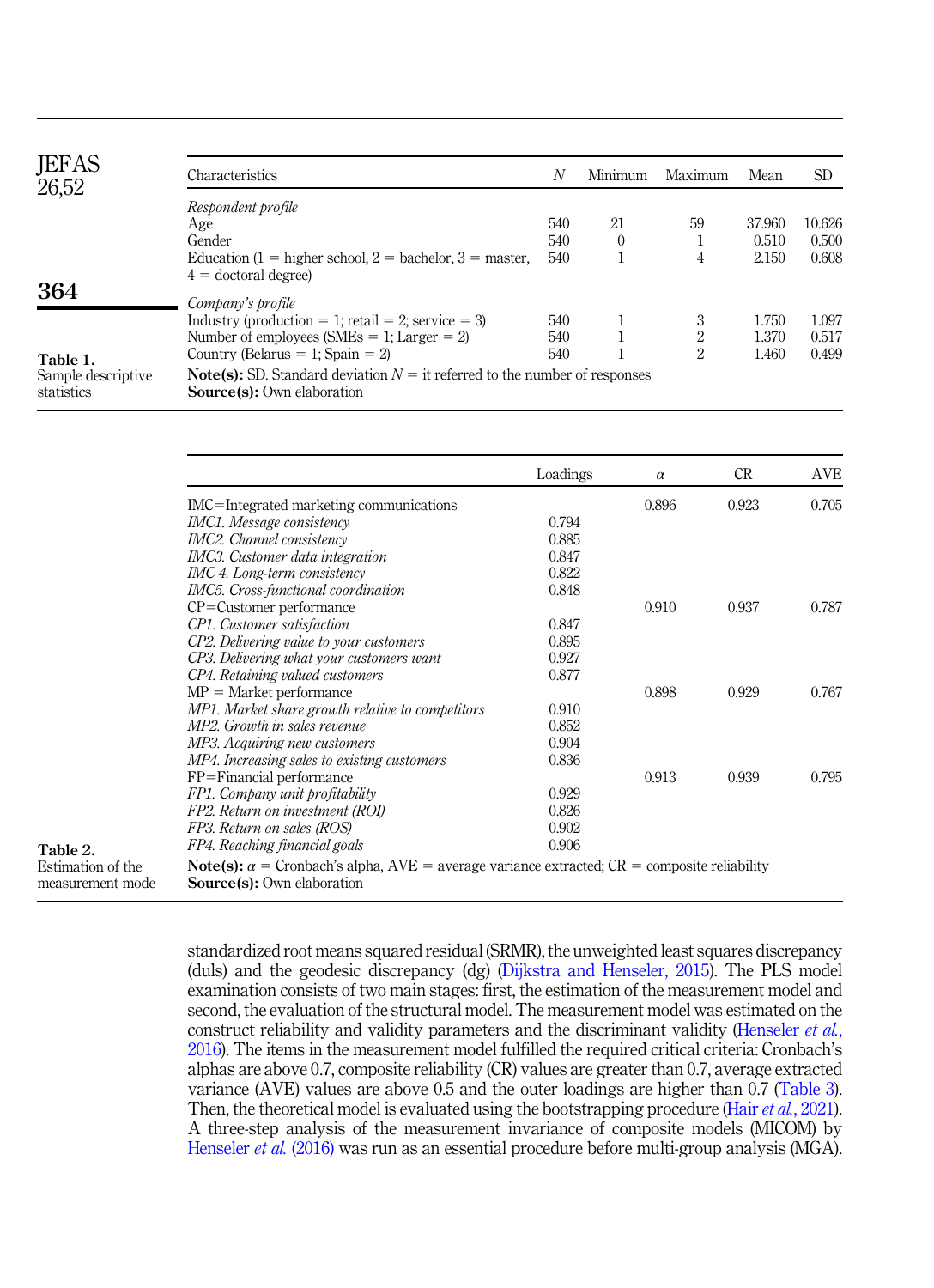<span id="page-7-0"></span>Further, using the SmartPLS3 algorithm, the indirect effects were calculated to check the mediation (Hair et al.[, 2017](#page-13-14), [2021](#page-13-15)).

## 4. Results

[Table 4](#page-8-0) presents the hypothesis testing results for the global data. The results confirm previous findings on the positive direct effect of IMC on customer performance (0.589;  $p < 0.01$  and of customer performance on both markets  $(0.743; p < 0.01)$  and financial performance  $(0.802; p < 0.01)$ . Also, IMC direct effects on market and financial performance are not significant (0.051;  $p > 0.1$ , and 0.012;  $p < 0.1$ ). However, through customer performance, IMC has an indirect positive effect on both the market  $(0.438; p < 0.01)$  and financial performance  $(0.473; b \le 0.01)$ . Also, the total effects of IMC on the market and financial performance are significantly strong  $(0.489; b \le 0.01,$  and  $0.485; b \le 0.01$ ). It approves the existence of the full mediation effect of the customer performance on IMC outcomes. Thus, [H1a](#page-3-0) and [H1b](#page-3-1) are supported, and [H1](#page-3-2) is supported.

Opposite to the expectations, further MGA does not confirm any significant differences in IMC effect on the customer performance between SMEs and larger companies  $[df] = 0.057$ ;  $p > 0.1$ ). However, the customer performance effect on the market and financial performance varies significantly in smaller and larger companies. Interestingly, the customer performance effect on the market performance is stronger in larger firms than in SMEs  $\llbracket df \rrbracket = 0.350$ :  $p < 0.01$ ). While the impact of the customer performance on financial performance, on the opposite, is stronger in SMEs than in larger rivals  $[dd] = 0.107$ ;  $p < 0.01$ ).

Also, the customer performance mediation effect on IMC outcomes is different between SMEs and larger companies. Specifically, the direct effect of IMC on market performance is significantly different in various size companies. It is negative in larger companies but positive in SMEs ([df] = 0.481;  $p > 0.01$ ). And even the indirect effect of IMC on market performance is stronger in larger compared to SMEs companies ( $\text{[df]} = 0.169$ ;  $p > 0.01$ ). But the total effect is stronger in SMEs compared to larger rivals  $[df] = 0.272$ ;  $p > 0.01$ ). There are also some significant differences between smaller and larger firms in a customer performance impact on IMC and financial performance relationships. But in this case, the direct effect of IMC on financial performance is not significant in larger firms and negative in SMEs  $[16] = 0.127$ ;  $\phi > 0.01$ ). The indirect effect of IMC on financial performance through IMC is stronger in SMEs compared to larger companies ( $\text{[df]} = 0.113$ ;  $p > 0.05$ ). However, there are no significant differences in the total effect of IMC on financial performance  $[dd] = 0.014$ ;  $p < 0.01$ ). Thus, [H2a](#page-3-3) and [H2b](#page-3-4) are supported, but [H2](#page-3-5) is rejected.

Additional MGA of the data from SMEs in inter-country context demonstrates significantly stronger impact of IMC on customer performance, and customer performance

|           | <b>IMC</b> | СP    | MP    | FP    |
|-----------|------------|-------|-------|-------|
| IMC       | 0.840      |       |       |       |
| $\cal CP$ | 0.589      | 0.887 |       |       |
| MP        | 0.489      | 0.773 | 0.876 |       |
| FP        | 0.485      | 0.709 | 0.731 | 0.892 |

Note(s): IMC = integrated marketing communications,  $CP =$  customer performance, MP = market performance,  $FP =$  financial performance. Mean, the average score for all items included in this measure, SD= standard deviation. Diagonal elements are the square root of the average variance extracted (AVE) between the constructs and their measures. Off-diagonal elements are correlations between constructs. For discriminant Correlation matrix and validity, diagonal elements should be larger than off-diagonal Source(s): Own elaboration

Table 3. the discriminant validity

Customer performance impact on IMC outcomes?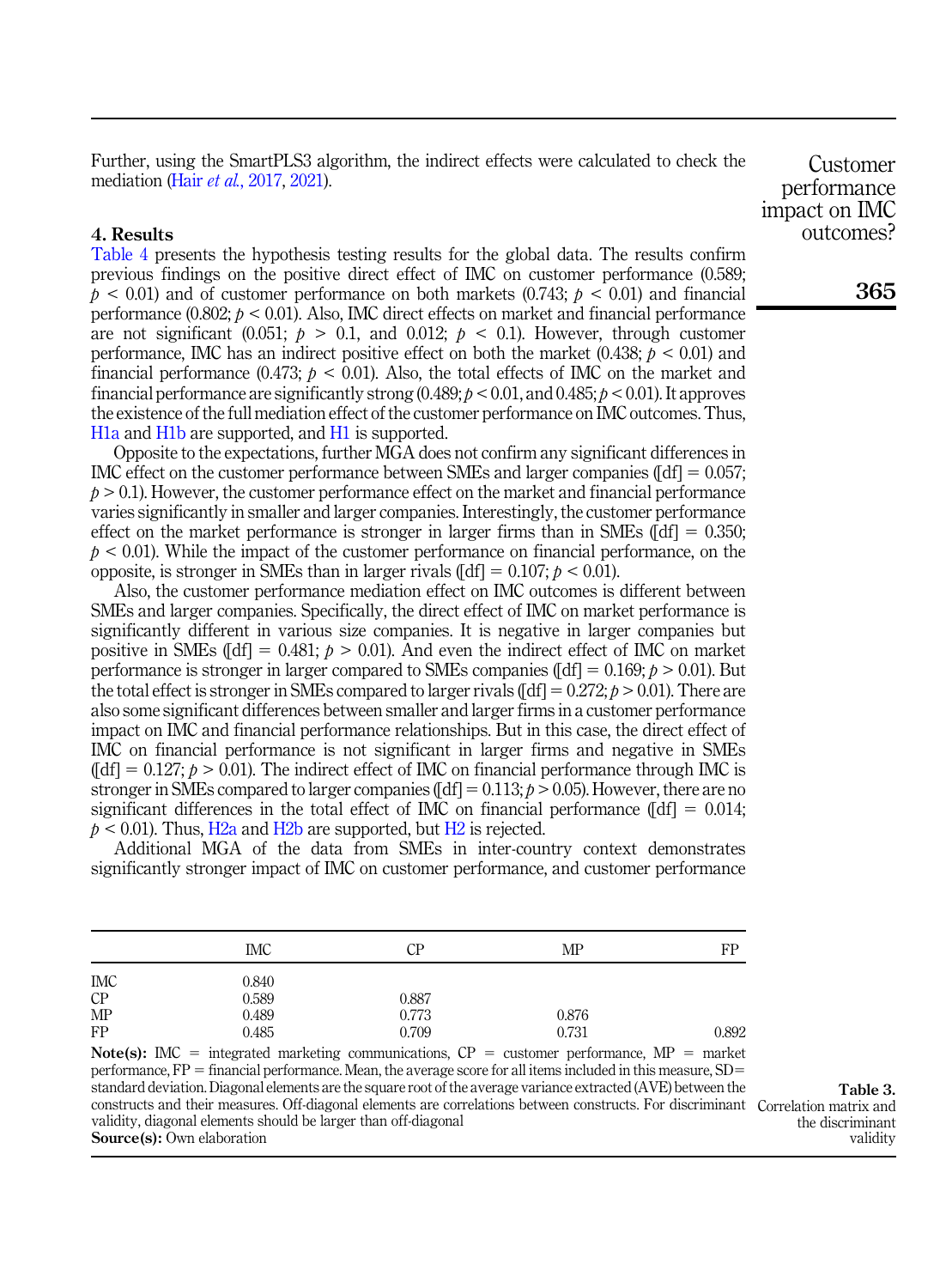<span id="page-8-0"></span>

| JEFAS<br>26,52                                    |                         | 0.011<br>0.350<br>0.064<br>0.000                                                      | 0.000                                                                                                                   | 0.002<br>0.004                                                                                     | 0.007                                                                                                             | 0.000                                                                                                                                                                                                                                                                                                             |
|---------------------------------------------------|-------------------------|---------------------------------------------------------------------------------------|-------------------------------------------------------------------------------------------------------------------------|----------------------------------------------------------------------------------------------------|-------------------------------------------------------------------------------------------------------------------|-------------------------------------------------------------------------------------------------------------------------------------------------------------------------------------------------------------------------------------------------------------------------------------------------------------------|
|                                                   | MGA<br>[df              | 0.274<br>0.200<br>0.067<br>0.291                                                      | 0.185                                                                                                                   | 0.199                                                                                              | 0.398                                                                                                             | 0.422                                                                                                                                                                                                                                                                                                             |
| 366                                               | t-value                 | 12.079/30.994<br>26.601/12.554<br>8.484/8.521<br>3.248/0.181                          | 10.650/10.955                                                                                                           | 11.761/12.579<br>2.794/0.181                                                                       | 6.937/8.347                                                                                                       | 5.468/23.450                                                                                                                                                                                                                                                                                                      |
|                                                   | SMEs Belarus/SMEs Spain | 0.558****0.832****<br>0.570***0.861***<br>0.879***/0.812****<br>$0.179***$            | 0.318***(0.676****<br>$-0.021$ ns                                                                                       | 0.497***/0.696***<br>$-0.125***$                                                                   | 0.490***/0.717***<br>$0.011$ ns                                                                                   | 0.365****0.787****                                                                                                                                                                                                                                                                                                |
|                                                   | Þ                       | 0.285<br>0.006<br>0.000<br>0.000                                                      | 0.000                                                                                                                   | 0.000<br>0.032                                                                                     | 0.016                                                                                                             |                                                                                                                                                                                                                                                                                                                   |
|                                                   | MGA<br>$\Xi$            | 0.107<br>0.350<br>0.057<br>0.441                                                      | 0.169                                                                                                                   | 0.272<br>0.127                                                                                     | 0.113                                                                                                             | 0.014 0.418                                                                                                                                                                                                                                                                                                       |
|                                                   | t-value                 | 24.707/32.679<br>27.922/11.803<br>13.842/19.583<br>4.903/5.429                        | 10.338/10.304                                                                                                           | 5.571/18.850<br>0.011/3.452                                                                        | 11.863/15.791                                                                                                     | 8.396/9.502                                                                                                                                                                                                                                                                                                       |
|                                                   | Large/SMEs<br>δ         | 0.926***/0.576****<br>0.796***/0.903***<br>0.576***/0.633****<br>$-0.205***/0.236***$ | 0.533****0.364***                                                                                                       | $-0.001$ ns/ $-0.128***$<br>0.328***/0.600***                                                      | 0.459***/0.572****                                                                                                | marketing communications, $CP =$ customer performance, $MP =$ market performance, $FP =$ financial performance. $b =$ path coefficients,<br>0.458****0.44***                                                                                                                                                      |
|                                                   | t-value<br>Full sample  | 27,382<br>39,137<br>1754<br>21,529                                                    | 16,882                                                                                                                  | 0.411<br>15,271                                                                                    | 17,801                                                                                                            | 14,086                                                                                                                                                                                                                                                                                                            |
|                                                   | δ                       | 0.743***<br>0.802***<br>0.589***<br>$0.051$ ns                                        | $0.438***$                                                                                                              | 0.489***<br>$0.012$ ns                                                                             | $0.473***$                                                                                                        | $0.485***$<br>suo                                                                                                                                                                                                                                                                                                 |
| Table 4.<br>Evaluation of the<br>structural model |                         | Direct effect: $MC \rightarrow MF$<br>ö<br>1<br>2<br><b>皇</b><br>台<br>台               | $\begin{array}{l} \textit{Indirect effect:}\\ \textit{INC} \rightarrow \textit{CP} \rightarrow \textit{MP} \end{array}$ | $Total \mathit{effect} \colon \mathit{IMC} \to \mathit{MP}$<br>Direct effect: $IMC \rightarrow FP$ | $\begin{array}{l} \textit{Indirect effect:}\\ \text{IMC} \rightarrow \text{CP} \rightarrow \text{FP} \end{array}$ | df = path coefficient difference; ns = not significante; S = supported, $R$ = rejected; SE = suppression effect, FM = full mediation, PM = partial mediation. $P = p$ -Value;<br>$Note(s): INC = integrate$<br>Source(s): Own elaboration<br>$* = p < 0.01$ , ns = $p > 0.1$<br>$Total effect: MC \rightarrow FP$ |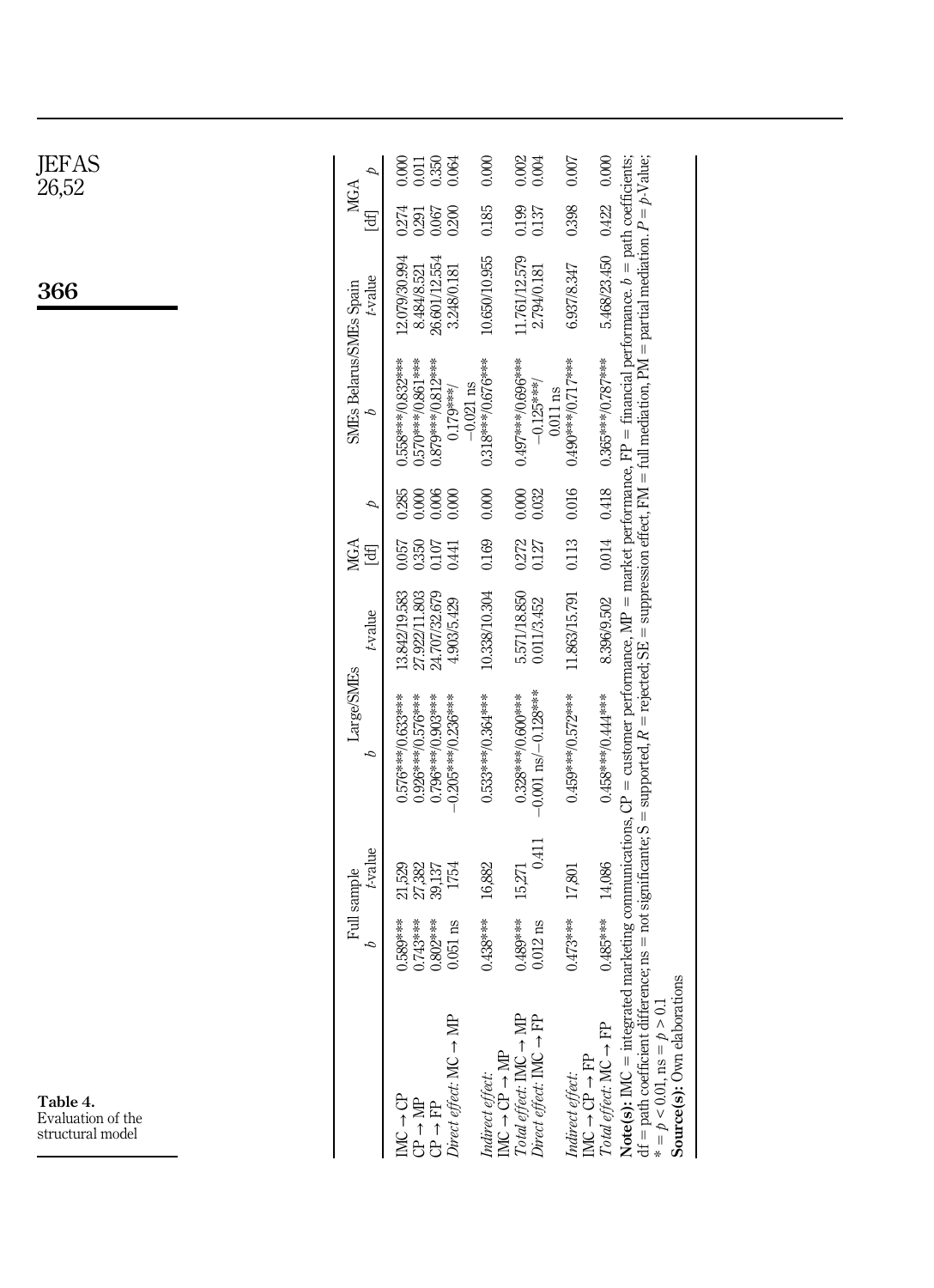on market performance in Spain compared to Belarus ( $\text{[df]} = 0.113$ ;  $p > 0.01$ , and  $\text{[df]} = 0.113$ ;  $p > 0.01$ ). However, there are no significant differences between developed and developing economies in the case of the customer performance effect on financial performance  $\left[\text{d}f\right] = 0.067$ ;  $p < 0.01$ ).

The results of SMEs operating in developed and developing markets data analysis demonstrate the significant differences between Belarus and Spain. The direct effect of IMC on MP is positive in Belarus and not significant in Spain ( $\text{[df]} = 0.200$ ;  $p < 0.1$ ). Meanwhile both indirect effect of IMC on MP through customer performance and total effect of IMC on MP is stronger in Spain compared to Belarus ( $\text{[df]} = 0.185$ ;  $\phi < 0.01$ , and  $\text{[df]} = 0.199$ ;  $\phi < 0.01$ ). In this case, customer performance partially mediates IMC–MP relationships in Belarus and full mediation in Spain. Also, the IMC effect on financial performance is negative in Belarus and not significant in Spain ( $\text{[df]} = 0.137$ ;  $p < 0.01$ ). In contrast, both the indirect effect of IMC on financial performance through customer performance and the total effect of IMC on financial performance is stronger in the developed economy compared to a developing one  $\left[\text{dft}\right] = 0.398$ ;  $p < 0.01$ ,  $\left[\text{dft}\right] = 0.422$ ;  $p < 0.01$ ). In this case, customer performance has a suppression effect in developing economies and a full mediation effect in the developed ones. Thus, H<sub>3</sub>a and H<sub>3</sub>b are supported and H<sub>3</sub> is supported.

# 5. Discussion

## 5.1 Theoretical implications

From the *theoretical perspective*, the results confirm previous findings on the positive effect of IMC on customer performance [\(Einwiller and Boenigk, 2012](#page-13-0); [Kerr and Patti, 2013;](#page-14-0) [Mulhern,](#page-14-1) [2009;](#page-14-1) [Tafesse and Kitchen, 2017](#page-15-0)). Also, the data analysis proves the positive effect of customer performance on the market and financial performance ([Butkouskaya](#page-13-3) *et al.*, 2021b; Porcu et al.[, 2017](#page-14-3); [Reid, 2005](#page-14-2); [Tafesse and Kitchen, 2017;](#page-15-0) [Luxton](#page-14-7) et al., 2015). Moreover, as previously explained, this study supports the customer performance mediation effect of the IMC, market and financial performance relationships [\(Butkouskaya](#page-13-8) et al., 2021a). However, IMC's indirect effect through customer performance confirms the hierarchical level of performance outcomes. Furthermore, the total IMC outcomes on the firm's performance are significant ([Butkouskaya](#page-13-3) et al., 2021b; Porcu et al.[, 2017](#page-14-3); [Reid, 2005](#page-14-2); [Tafesse and Kitchen,](#page-15-0) [2017;](#page-15-0) [Luxton](#page-14-7) et al., 2015).

Additionally, the analysis of the company size moderation effect demonstrates the existence of significant differences in IMC outcomes between SMEs and larger firms ([Butkouskaya](#page-13-1) et al., 2020; [Christensen](#page-13-4) et al., 2008; [Low, 2000](#page-14-8); [Reid, 2005;](#page-14-2) [Einwiller and](#page-13-0) [Boenigk, 2012;](#page-13-0) [Nowak and Phelps, 1994;](#page-14-6) Raju et al.[, 2011](#page-14-9)). In particular, the research results reject the suggestion about the higher impact of IMC on customer performance in SMEs than in larger firms. So, contrary to the expectations, not SMEs but larger companies implement customer performance to enhance market performance more effectively. Nevertheless, in the case of the customer performance effect on financial performance, SMEs are more successful than larger firms. Moreover, there are significant differences in company size moderation effect on customer performance mediation. The mediating role of the customer performance in IMC and market performance relationships will be stronger in larger firms. In IMC and financial performance, relationships will be stronger in SMEs. Specifically, in SMEs, customer performance has a full mediation effect and eliminates the direct positive impact of IMC on market performance. In larger firms, customer performance has a suppression effect and compensates the direct negative influence of IMC on market performance, turning it positive ([MacKinnon](#page-14-16) et al., 2019). Opposite, in the case of IMC and financial performance relationships, the customer performance has a full mediation effect and eliminates the IMC direct effect on financial performance in larger firms. In SMEs, customer performance has a suppression effect. Customer performance changes the negative impact of IMC on financial

Customer performance impact on IMC outcomes?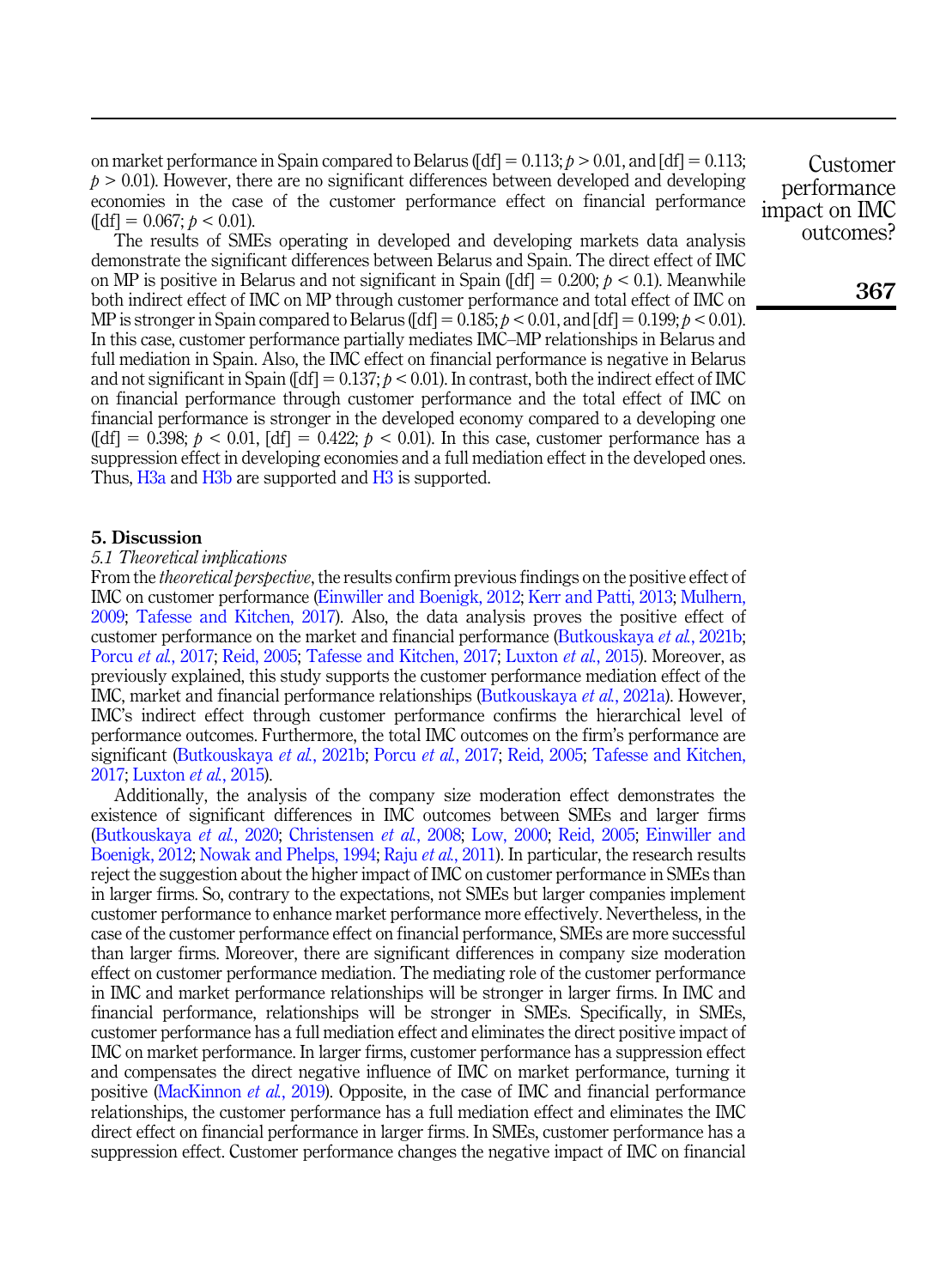performance into a positive one. Interestingly, the total impact of IMC on market performance is significantly stronger in SMEs than larger rivals. Also, interestingly, there are no significant differences between SMEs and larger firms in the total IMC effect on financial performance.

Finally, the inter-country analysis of the SMEs' data confirms previous findings on the stronger IMC effect on the customer performance in SMEs operating in developed than developing economies ([Butkouskaya](#page-13-1) et al., 2020; [Einwiller and Boenigk, 2012](#page-13-0); [Li and Liu,](#page-14-12) [2014;](#page-14-12) [Trainor](#page-15-8) et al., 2011). Also, as suggested, in SMEs, the customer performance effect on market performance is stronger in developed than in developing economies [\(Butkouskaya](#page-13-1) et al.[, 2020\)](#page-13-1). However, there is no significant difference in customer performance effect on financial performance between developed and developing markets. Also, as suggested, variations exist in SMEs' customer performance mediation effects in an inter-country context ([Cadogan, 2010;](#page-13-7) [Scott, 2008\)](#page-15-4). The customer performance mediation of the relationships between IMC and organizational performance (market and financial) is stronger in developed compared to developing economies. Specifically, in SMEs in developed markets, customer performance partially reduces the direct positive effect of IMC on market performance, while in developing economies, customer performance reduces it entirely. While, in SMEs in developing economies, customer performance has a suppression effect and compensates for the direct negative influence of IMC on financial performance. The positive customer evaluation turns a negative IMC effect into a positive one ([MacKinnon](#page-14-16) *et al.*, 2019). Also, the total impact of IMC on the market and financial performance is positive and significantly stronger in developed economies.

#### 5.2 Managerial implications

This research supports the *practical perspective* that message consistency, customer data integration and cross-functional coordination positively influence customer satisfaction and value creation. Also, companies that pay more attention to customer satisfaction may increase their market share, growth and financial ratios. Nevertheless, customer evaluation of the company's activities may neglect the positive impact of IMC on the market and financial performance. Even though, by integration of market communications, firms may gain better market position and financial results. However, this effect will have a hierarchical nature and only be possible through customer performance. It additionally demonstrates the importance of customer performance in IMC implementation.

However, the IMC implementation effectiveness towards performance outcomes varies in firms of various sizes. Probably, there is a different nature of these variations. In the case of the IMC impact on customer performance, SMEs may gain over larger rivals because of higher flexibility, lower formalization and more simple integration due to fewer number communications [\(Einwiller and Boenigk, 2012](#page-13-0); [Christensen](#page-13-4) et al., 2008; [Low, 2000;](#page-14-8) [Reid, 2005\)](#page-14-2). However, larger firms are compensating in IMC effectiveness towards gaining customer satisfaction due to higher-level resource availability, greater technology adoption, more control and centralized decisions [\(Arag](#page-12-0)ón-Sá[nchez and S](#page-12-0)á[nchez-Mar](#page-12-0)í[n, 2005;](#page-12-0) [Evatt](#page-13-5) et al., [2005;](#page-13-5) [Ongori and Migiro, 2010;](#page-14-10) [Somohano-Rodrigues](#page-15-2) et al., 2020; [Schrey](#page-15-3)ögg and Kliesch-[Eberl, 2007](#page-15-3); [Pantouvakis](#page-14-11) et al., 2017). As a result, neither smaller nor bigger firms gain a distinctive advantage. Interestingly, SMEs lose over larger rivals to transfer customer satisfaction into higher market share and growth. Even being aware of the opportunities, SMEs do not have enough resources to react to market changes quickly. Also, when implementing a new market idea, SMEs are more vulnerable to imitation from larger rivals who dispose of more resources ([Avlonitis and Salavou, 2007;](#page-12-1) Raju *et al.*[, 2011\)](#page-14-9). Furthermore, curiously, opposite, SMEs are gaining the ability to transfer customer satisfaction towards improving financial outcomes. It may happen since, in smaller companies, the cost of IMC

**IEFAS** 26,52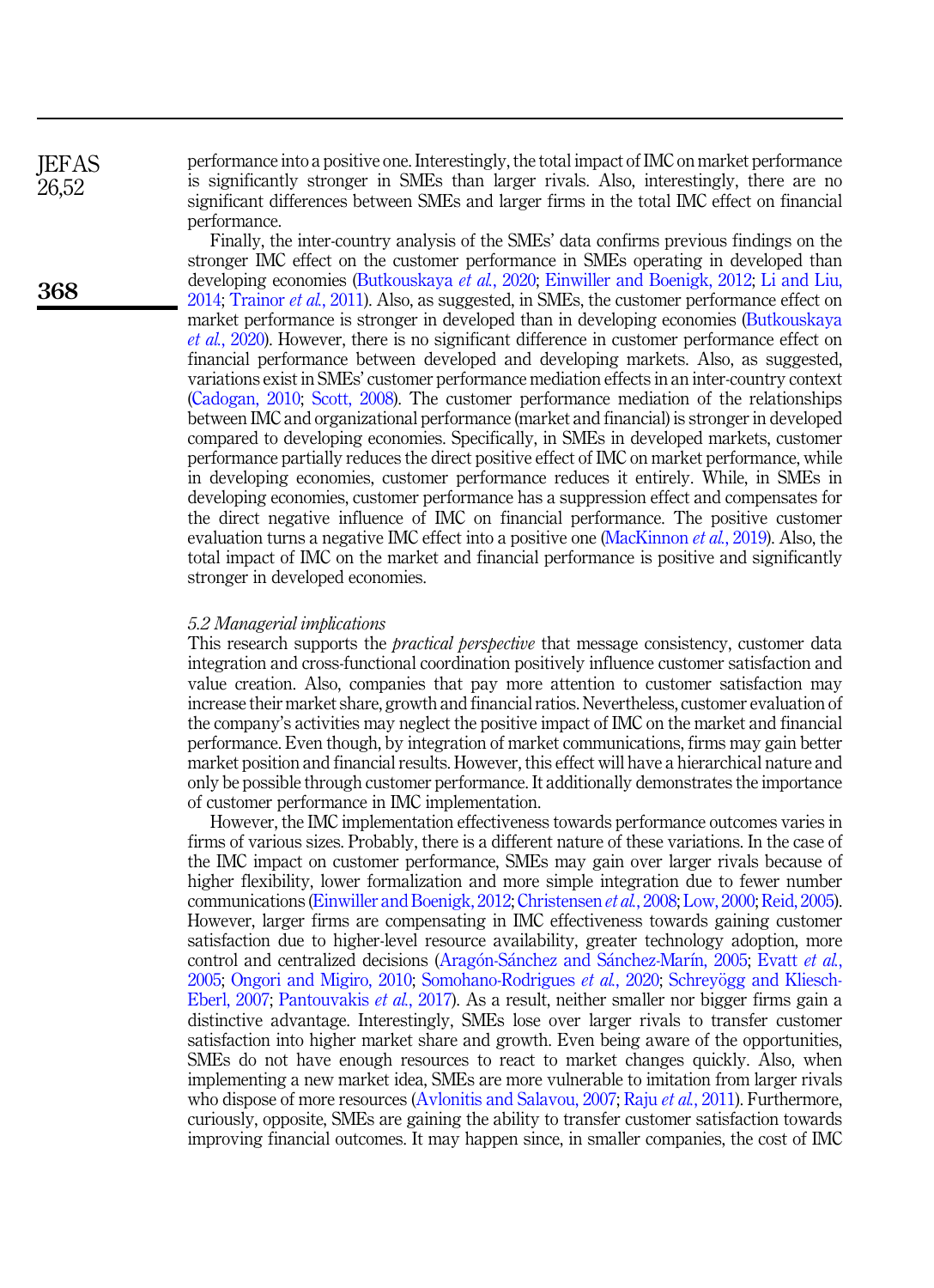process implementation can be lower than in larger ones. Also, in SMEs, any minor change in financial outcomes would be more visible in overall numbers than in larger companies.

Additionally, the results confirm that customer performance plays a significant role in IMC outcomes both in SMEs and larger companies. Specifically, the IMC process implementation, together with the ability to build closer relationships with customers through unique and personalized offers, can be a distinct competitive advantage for smaller firms aiming to gain market position [\(Arag](#page-12-0)ón-Sánchez and Sá[nchez-Mar](#page-12-0)í[n, 2005;](#page-12-0) [Einwiller](#page-13-0) [and Boenigk, 2012](#page-13-0)). Nevertheless, SMEs cannot gain over larger rivals in IMC towards enhancing financial results. Communication integration and cross-functional coordination require extra resources that are limited in SMEs. Thus, IMC implementation may hurt the company's financial results ([Schrey](#page-15-3)ögg and Kliesch-Eberl, 2007; [Pantouvakis](#page-14-11) *et al.*, 2017). However, by improving customer satisfaction and value through personalization and unique offer, smaller companies can compensate for the investments needed and even see a good financial outcome. In other words, even not being able to gain in financial outcomes, the final benefit of IMC may exceed the implementation costs.

Also, the inter-country context changes the ability of SMEs to implement IMC effectively. In the developing economy, the IMC-related decision-making process is more complicated due to lower market activeness and less market information available [\(Butkouskaya](#page-13-1) et al., 2020; [Li and Liu, 2014;](#page-14-12) Šeric et al.[, 2015\)](#page-15-6). It negatively affects the IMC's effectiveness towards improving customer satisfaction and creating value for customers. Moreover, SMEs in developing markets are less effective in gaining market share. However, SMEs in both developed and developing economies would have the same effect on financial ratio outcomes. The possible reason might be the lack of institutional development and networking opportunities in developing markets (Raju et al.[, 2011](#page-14-9); [Shinkle](#page-15-1) et al., 2013). Partnership with other SMEs in similar or supporting industries helps smaller firms add more uniqueness in their personalized offer and target a higher number of new customers. Also, the role of customer performance for IMC outcomes varies in inter-context. It additionally confirms that market information and networking are essential for the SME's success. Also, SMEs in developing economies with lower access to financial resources are more vulnerable than SMEs in developing markets ([Bosma](#page-13-9) et al., 2019; [Butkouskaya](#page-13-8) et al., 2021a; [Jayaram](#page-14-13) et al., [2015\)](#page-14-13). Finally, less entrepreneurship support in developing markets creates barriers for the SME's success and survival.

#### 5.3 Future research agenda

As with any research, this article has some limitations which may stimulate *further research* lines. It just focuses on the analysis of three performance outcomes (customer, market and financial). Further, studies can create a more complex model of IMC-performance relationships. The study only checks on the customer performance mediating role. However, [Butkouskaya](#page-13-3) *et al.* (2021b) also suggested the possible mediating effect of market performance in IMC outcomes. The sample data includes respondents from different industries. A separate analysis could be applied, for example, for the service industry where customer evaluation plays a vital role. Also, the company size effect can be evaluated and compared between micro, small, medium and large companies. Other external moderators can be added to the analysis, such as entrepreneurship policies and networking opportunities. Finally, for further results' generalization, the data from more countries can be compared.

## 6. Conclusions

This article provides both theoretical contributions and practical implementations. Following the research objective, this paper empirically confirms the vital role of customer performance

Customer performance impact on IMC outcomes?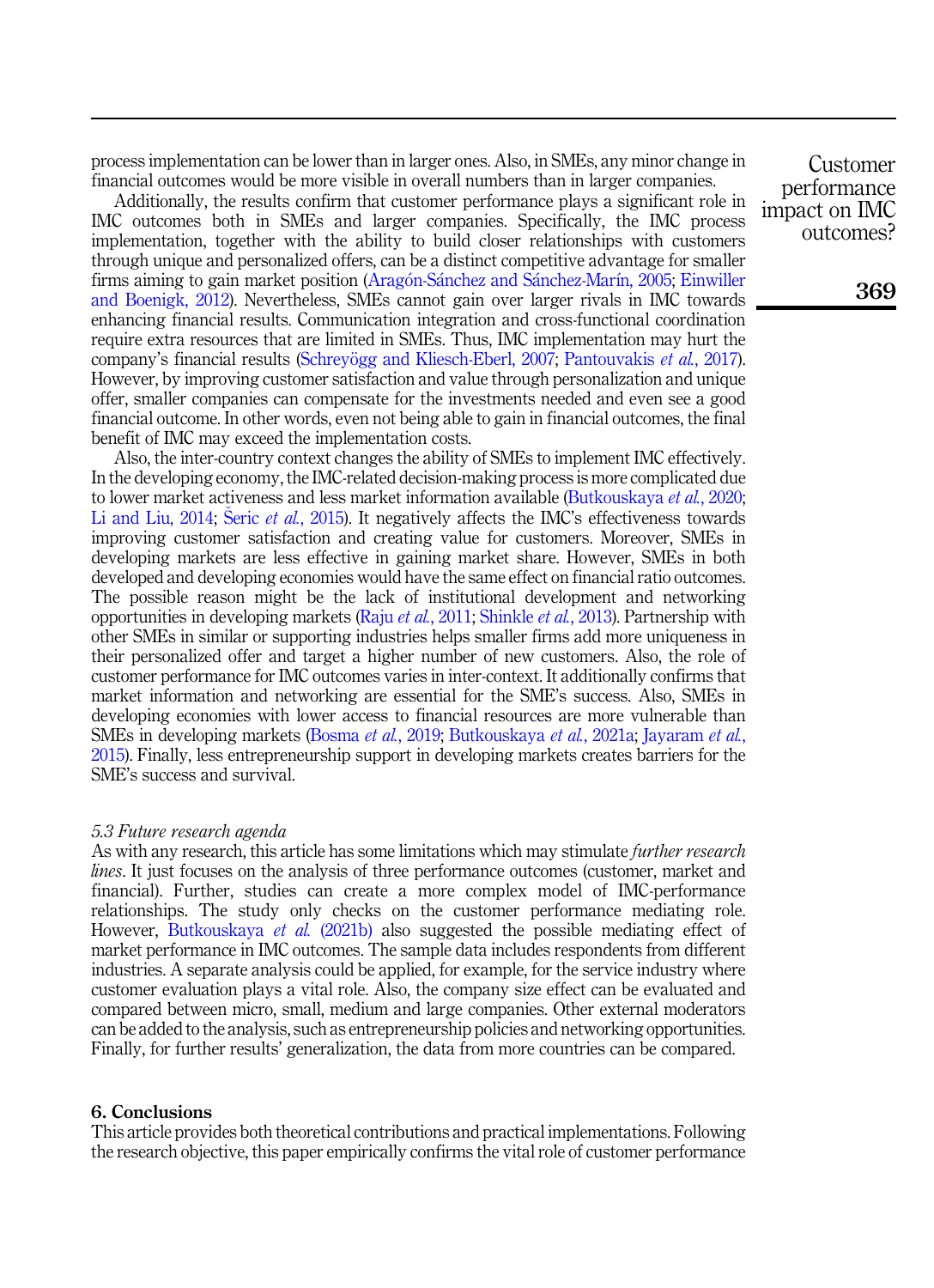in IMC effectiveness for market and financial performance. The lack of direct IMC outcomes proves the customer-centric nature of the IMC concept. Meanwhile, the IMC indirect effect on firms' results through customer performance confirms the hierarchical nature of IMC outcomes.

Also, it is pioneering research that applies the firm's size moderating effect in IMC outcomes analysis. The results close the gap on possible variations in IMC implementation effectiveness in firms of various sizes. It confirms the variation of the customer performance effect on IMC outcomes. The role of customer satisfaction is more vital in larger than in smaller companies in case of IMC impact on market performance. However, on the opposite, the customer performance effect is more potent in SMEs in the case of IMC and financial performance relationships. However, in the total IMC effect, SMEs can still gain an advantage over larger rivals. Applying IMC with a strong customer focus, SMEs can gain over larger rivals in market position and financial outcomes.

Moreover, the study contributes to the entrepreneurship and international marketing literature by investigating the variations of IMC outcomes in SMEs in an inter-country context. The results underline that SMEs in the developed economy are more effective in IMC than in developing ones. However, interestingly, the customer performance role in IMCmarket performance relationships is more potent in developing economies. Meanwhile, the customer performance mediation effect on IMC-financial performance is more substantial in developing economies.

From the practical perspective, the study underlines that IMC implementation should be applied with a strong emphasis on customer performance management. Customer satisfaction may neglect the IMC effect in enhancing market position and financial results. Also, IMC effectiveness has a hierarchical nature, and through customer performance, the IMC has an indirect impact on firms' outcomes such as market share, growth and financial ratios. Also, the benefits of IMC implementations for the firms' outcomes vary in SMEs and larger companies. Larger companies having more resources can react faster to the increase in demand. Thus, from IMC implementations, larger companies would grow in the market share more than smaller ones. However, smaller companies would have more visible results from IMC implementation for the financial outcomes as the cost of IMC implementation for SMEs would be lower. Overall, SMEs with a strong focus on customer satisfaction, value and relationships can implement IMC as a distinctive advantage over larger rivals. However, the SMEs' capability to implement IMC will vary depending on the institutional environment. In developing markets, SMEs are less effective in channel and message integration due to less market information available, lacking resources and networking opportunities. It can be a point of reference for government organizations in developing markets. Facilitating networking and providing SMEs with extra information resources may help their decisionmaking and market position growth. Also, additional financial support may reduce the level of risk-avoidance. More support for SMEs may help their sustainable development. It is an important issue considering the critical role of SMEs in the overall economy and social wellbeing.

## References

- <span id="page-12-0"></span>Aragón-Sánchez, A. and Sánchez-Marín, G. (2005), "Strategic orientation, management characteristics, and performance: a study of Spanish SMEs", Journal of Small Business Management, Vol. 43 No. 3, pp. 287-308, doi: [10.1111/j.1540-627X.2005.00138.x.](https://doi.org/10.1111/j.1540-627X.2005.00138.x)
- <span id="page-12-1"></span>Avlonitis, G. and Salavou, H. (2007), "Entrepreneurial orientation of SMEs, product innovativeness, and performance", Journal of Business Research, Vol. 60 No. 5, pp. 566-575, doi: [10.1016/j.](https://doi.org/10.1016/j.jbusres.2007.01.001) [jbusres.2007.01.001.](https://doi.org/10.1016/j.jbusres.2007.01.001)

370

**IEFAS** 26,52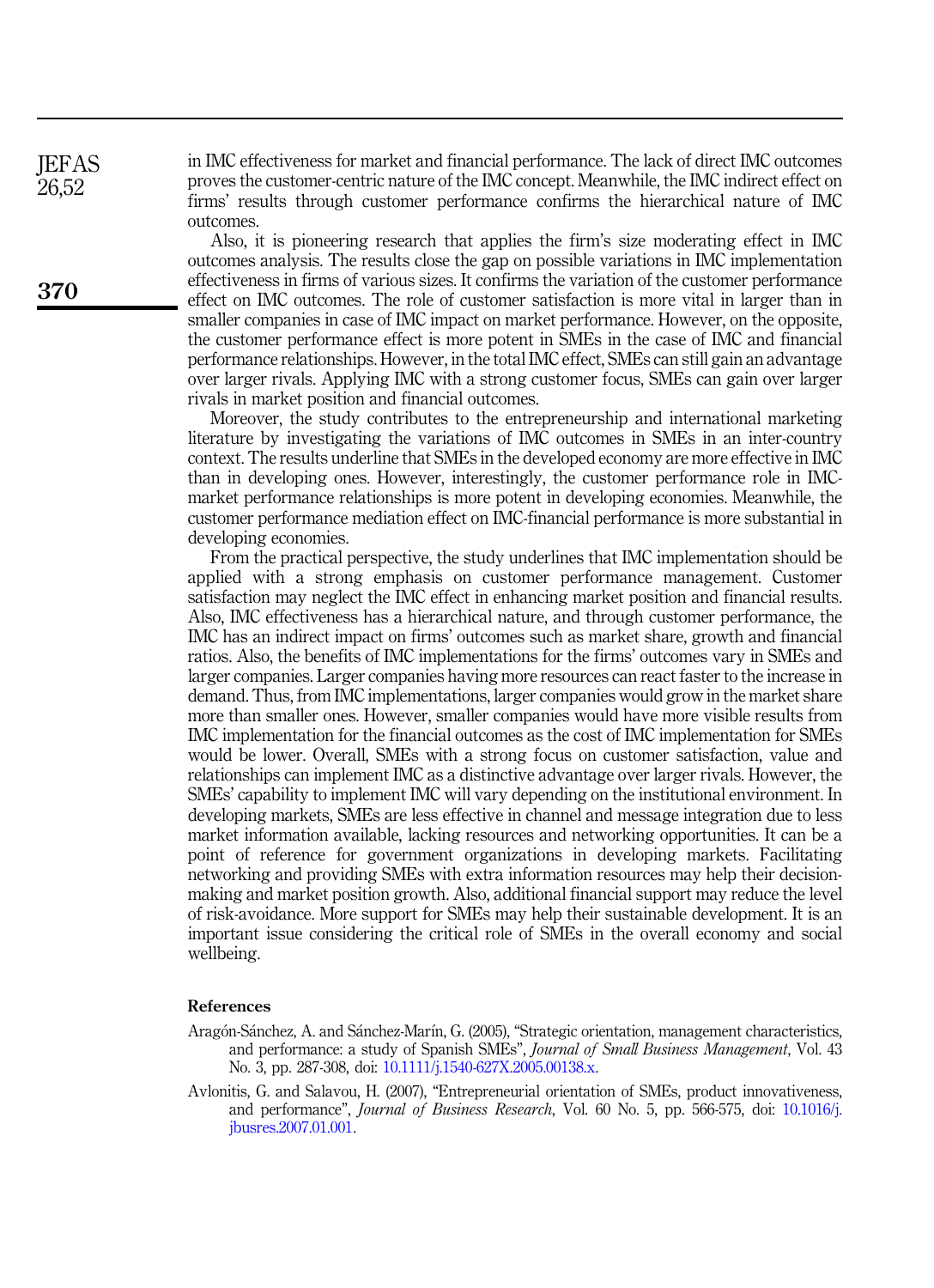<span id="page-13-9"></span>Bosma, N.S., Schott, T., Terjesen, S.A. and Kew, P. (2019), "Special topic report. Social entrepreneurship", Global Entrepreneurship Monitor (GEM), available at: [http://www.gem](http://www.gem-spain.com/wp-content/uploads/2015/03/gem-2015-special-report-on-social-entrepreneurship.pdf)[spain.com/wp-content/uploads/2015/03/gem-2015-special-report-on-social-entrepreneurship.pdf](http://www.gem-spain.com/wp-content/uploads/2015/03/gem-2015-special-report-on-social-entrepreneurship.pdf) (accessed 28 September 2021).

- <span id="page-13-1"></span>Butkouskaya, V., Llonch-Andreu, J. and Alarcón-del-Amo, M.D.C. (2020), "Entrepreneurial orientation (EO), integrated marketing communications (IMC), and performance in small and medium-sized enterprises (SMEs): gender gap and inter-country context", Sustainability, Vol. 12 No. 17, p. 7159, doi: [10.3390/su12177159.](https://doi.org/10.3390/su12177159)
- <span id="page-13-8"></span>Butkouskaya, V., Llonch-Andreu, J. and Alarcón-del-Amo, M.D.C. (2021a), "Inter-country customerperspective analysis of strategic antecedents and consequences for post-purchase behaviour in Integrated Marketing Communications (IMC)", Journal of International Consumer Marketing, Vol. 33 No. 1, pp. 68-83, doi: [10.1080/08961530.2020.1731901.](https://doi.org/10.1080/08961530.2020.1731901)
- <span id="page-13-3"></span>Butkouskaya, V., Llonch-Andreu, J. and Alarcón-Del-Amo, M.D.C. (2021b), "Strategic antecedents and organisational consequences of IMC in different economy types", Journal of Marketing Communications, Vol. 27 No. 2, pp. 115-136, doi: [10.1080/13527266.2019.1633551](https://doi.org/10.1080/13527266.2019.1633551).
- <span id="page-13-7"></span>Cadogan, J. (2010), "Comparative, cross-cultural, and cross-national research: a comment on good and bad practice",International Marketing Review, Vol. 27 No. 6, pp. 601-605, doi: [10.1108/0265133101108824](https://doi.org/10.1108/0265133101108824).
- <span id="page-13-11"></span>Chin, W. (2010), "How to write up and report PLS analyses", Handbook of Partial Least Sauares. Springer, Berlin, Heidelberg, pp. 655-690.
- <span id="page-13-10"></span>Chin, W.W., Marcolin, B.L. and Newsted, P.R. (2003), "A partial least squares latent variable modeling approach for measuring interaction effects: results from a Monte Carlo simulation study and an electronic-mail emotion/adoption study", Information Systems Research, Vol. 14 No. 2, pp. 189-217, doi: [10.1287/isre.14.2.189.16018](https://doi.org/10.1287/isre.14.2.189.16018).
- <span id="page-13-4"></span>Christensen, L.T., Firat, A.F. and Torp, S. (2008), "The organisation of integrated communications: toward flexible integration", *European Journal of Marketing*, Vol. 42 Nos 3-4, pp. 423-452, doi: [10.1108/03090560810853002](https://doi.org/10.1108/03090560810853002).
- <span id="page-13-16"></span>Dijkstra, T.K. and Henseler, J. (2015), "Consistent partial least squares path modelling", MIS Quarterly, Vol. 39 No. 2, pp. 297-316, doi: [10.25300/MISQ/2015/39.2.02](https://doi.org/10.25300/MISQ/2015/39.2.02).
- <span id="page-13-0"></span>Einwiller, S.A. and Boenigk, M. (2012), "Examining the link between integrated communication management and communication effectiveness in medium-sized enterprises", Journal of Marketing Communications, Vol. 18 No. 5, pp. 335-361, doi: [10.1080/13527266.2010.530055.](https://doi.org/10.1080/13527266.2010.530055)
- <span id="page-13-5"></span>Evatt, D.S., Ruiz, C. and Triplett, J.F. (2005), Thinking big, staying small: Communication practices of small organizations. San Francisco: IABC Research Foundation.
- <span id="page-13-2"></span>Finne, A., Finne, A., Grönroos, C. and Grönroos, C. (2017), "Communication-in-Use: customerintegrated marketing communication", European Journal of Marketing, Vol. 51 No. 3, pp. 445-463, doi: [10.1108/EJM-08-2015-0553.](https://doi.org/10.1108/EJM-08-2015-0553)
- <span id="page-13-12"></span>Fornell, C. and Bookstein, F.L. (1982), "Two structural equation models: LISREL and PLS applied to consumer exit-voice theory", Journal of Marketing Research, Vol. 19, pp. 440-452, doi: [10.2307/](https://doi.org/10.2307/3151718) [3151718.](https://doi.org/10.2307/3151718)
- <span id="page-13-14"></span>Hair, Jr, Hollingsworth, C.L., Randolph, A.B. and Chong, A.Y.L. (2017), "An updated and expanded assessment of PLS-SEM in information systems research", Industrial Management and Data Systems, Vol. 117, pp. 442-458, doi: [10.1108/IMDS-04-2016-0130](https://doi.org/10.1108/IMDS-04-2016-0130).
- <span id="page-13-13"></span>Hair, J.F., Risher, J.J., Sarstedt, M. and Ringle, C.M. (2019), "When to use and how to report the results of PLS-SEM", European Business Review, Vol. 31 No. 1, pp. 2-24, doi: [10.1108/EBR-11-2018-0203](https://doi.org/10.1108/EBR-11-2018-0203).
- <span id="page-13-15"></span>Hair, J.F. Jr, Hult, G.T.M., Ringle, C.M. and Sarstedt, M. (2021), A Primer on Partial Least Squares Structural Equation Modeling (PLS-SEM), Thousand Oaks, SAGE Publications. doi: [10.1007/](https://doi.org/10.1007/978-3-319-05542-8_15-2) [978-3-319-05542-8\\_15-2](https://doi.org/10.1007/978-3-319-05542-8_15-2).
- <span id="page-13-6"></span>Halimi, A.B., Chavosh, A. and Choshalyc, S.H. (2011), "The influence of relationship marketing tactics on customer's loyalty in B2C relationship–the role of communication and personalization", European Journal of Economics, Finance and Administrative Science, No. 31, pp. 49-56.

Customer performance impact on IMC outcomes?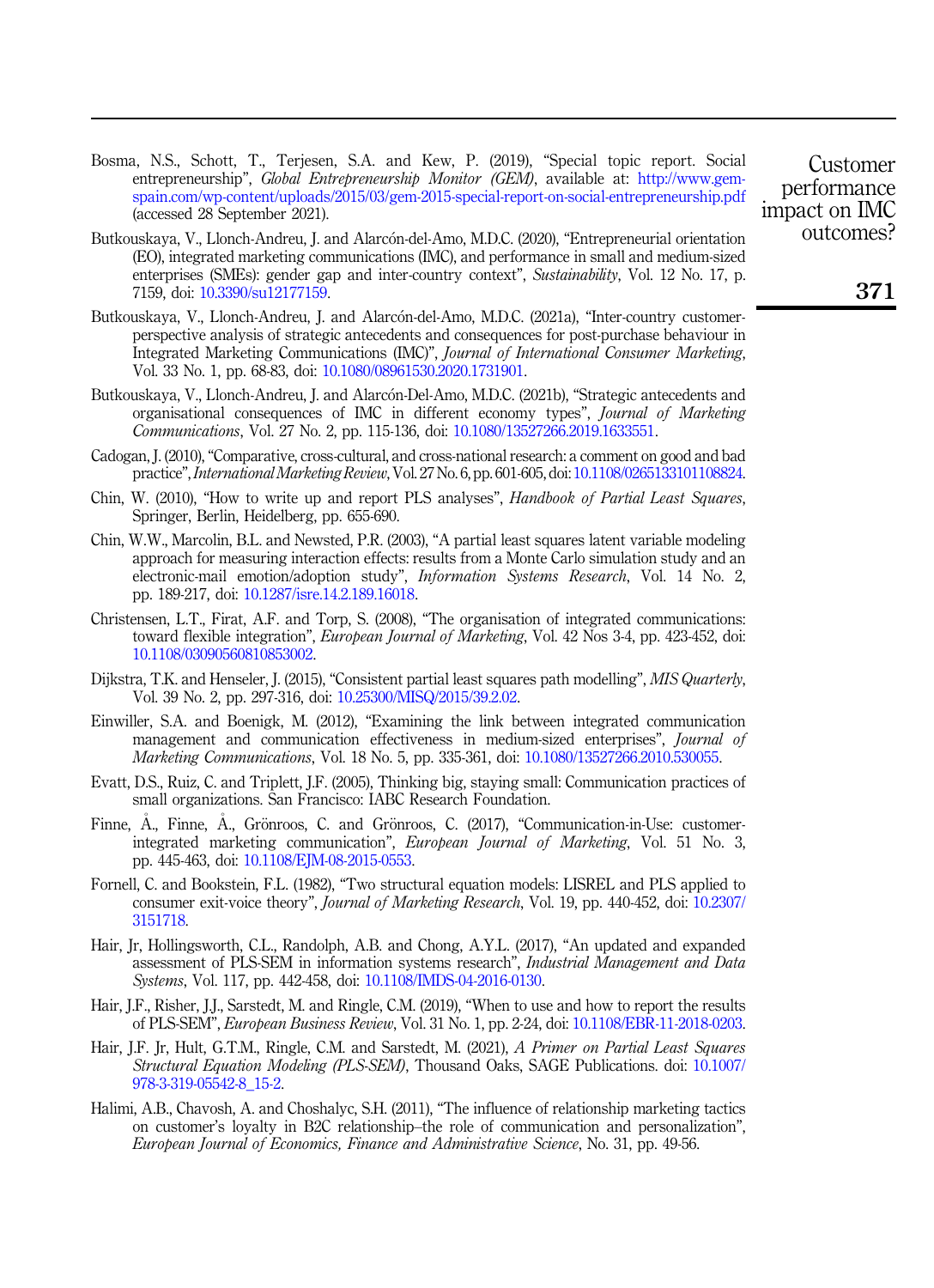<span id="page-14-15"></span>

| Henseler, J., Ringle, C.M. and Sarstedt, M. (2016), "Testing measurement invariance of composites |  |                                                                                                           |
|---------------------------------------------------------------------------------------------------|--|-----------------------------------------------------------------------------------------------------------|
|                                                                                                   |  | using partial least squares", <i>International Marketing Review</i> , Vol. 33, pp. 405-431, doi: 10.1108/ |
| IMR-09-2014-0304                                                                                  |  |                                                                                                           |

- <span id="page-14-13"></span>Jayaram, D., Manrai, A.K. and Manrai, L.A. (2015), "Effective use of marketing technology in Eastern Europe: web analytics, social media, customer analytics, digital campaigns and mobile applications", Journal of Economics, Finance and Administrative Science, Vol. 20 No. 39, pp. 118-132, doi: [10.1016/j.jefas.2015.07.001.](https://doi.org/10.1016/j.jefas.2015.07.001)
- <span id="page-14-0"></span>Kerr, G. and Patti, C. (2013), "Strategic IMC: from abstract concept to marketing management tool", Journal of Marketing Communications, Vol. 21 No. 5, pp. 317-339, doi: [10.1080/13527266.2013.](https://doi.org/10.1080/13527266.2013.786748) [786748.](https://doi.org/10.1080/13527266.2013.786748)
- <span id="page-14-4"></span>Kliatchko, J. (2008), "Revisiting the IMC construct: a revised definition and four pillars", *International* Journal of Advertising, Vol. 27 No. 1, pp. 133-160, doi: [10.1080/02650487.2008.11073043](https://doi.org/10.1080/02650487.2008.11073043).
- <span id="page-14-5"></span>Kliatchko, J.G. and Schultz, D.E. (2014), "Twenty years of IMC: a study of CEO and CMO perspectives in the Asia-Pacific region", International Journal of Advertising, Vol. 33 No. 2, pp. 373-390, doi: [10.2501/IJA-33-2-373-390](https://doi.org/10.2501/IJA-33-2-373-390).
- <span id="page-14-12"></span>Li, D.Y. and Liu, J. (2014), "Dynamic capabilities, environmental dynamism, and competitive advantage: evidence from China", Journal of Business Research, Vol. 67 No. 1, pp. 2793-2799, doi: [10.1016/j.jbusres.2012.08.007](https://doi.org/10.1016/j.jbusres.2012.08.007).
- <span id="page-14-8"></span>Low, G.S. (2000), "Correlates of integrated marketing communications", Journal of Advertising Research, World Advertising Research Center, Vol. 40 No. 3, pp. 27-39, doi: [10.2501/JAR-40-3-27-39](https://doi.org/10.2501/JAR-40-3-27-39).
- <span id="page-14-7"></span>Luxton, S., Reid, M. and Mavondo, F. (2015), "Integrated marketing communication capability and brand performance", Journal of Advertising, Vol. 44 No. 1, pp. 37-46, doi: [10.1080/00913367.2014.](https://doi.org/10.1080/00913367.2014.934938) [934938.](https://doi.org/10.1080/00913367.2014.934938)
- <span id="page-14-16"></span>MacKinnon, D.P., Valente, M.J. and Gonzalez, O. (2019), "The Correspondence Between Causal and Traditional Mediation Analysis: the Link Is the Mediator by Treatment Interaction", Prevention Science 2019 21:2, Springer, Vol. 21 No. 2, pp. 147-157, doi: [10.1007/S11121-019-01076-4.](https://doi.org/10.1007/S11121-019-01076-4)
- <span id="page-14-1"></span>Mulhern, F. (2009), "Integrated Marketing Communications: from media channels to digital connectivity", Journal of Marketing Communications, Vol. 15 Nos 2-3, pp. 85-101, doi: [10.](https://doi.org/10.1080/13527260902757506) [1080/13527260902757506.](https://doi.org/10.1080/13527260902757506)
- <span id="page-14-6"></span>Nowak, G.J. and Phelps, J. (1994), "Conceptualizing the integrated marketing communications' pheomenon: an examination of its impact on advertising practices and its implications for advertising research", Journal of Current Issues and Research in Advertising, Vol. 16 No. 1, pp. 49-66, doi: [10.1080/10641734.1994.10505012](https://doi.org/10.1080/10641734.1994.10505012).
- <span id="page-14-10"></span>Ongori, H. and Migiro, S.O. (2010), "Information and communication technologies adoption in SMEs: literature review", Journal of Chinese Entrepreneurship, Vol. 2 No. 1, pp. 93-104, doi: [10.1108/](https://doi.org/10.1108/17561391011019041) [17561391011019041.](https://doi.org/10.1108/17561391011019041)
- <span id="page-14-11"></span>Pantouvakis, A., Vlachos, I. and Zervopoulos, P.D. (2017), "Market orientation for sustainable performance and the inverted-U moderation of firm size: evidence from the Greek shipping industry", Journal of Cleaner Production, No. 165, pp. 705-720, doi: [10.1016/j.jclepro.2017.07.135](https://doi.org/10.1016/j.jclepro.2017.07.135).
- <span id="page-14-3"></span>Porcu, L., Del Barrio-Garcia, S. and Kitchen, P.J. (2017), "Measuring Integrated Marketing Communication by taking a broad organisational approach: the firm-wide IMC scale", European Journal of Marketing, Vol. 51 No. 3, pp. 692-718, doi: [10.1108/EJM-08-2015-0587](https://doi.org/10.1108/EJM-08-2015-0587).
- <span id="page-14-9"></span>Raju, P.S., Lonial, S.C. and Crum, M.D. (2011), "Market orientation in the context of SMEs: a conceptual framework", Journal of Business Research, Vol. 64 No. 12, pp. 1320-1326, doi: [10.1016/j.jbusres.](https://doi.org/10.1016/j.jbusres.2010.12.002) [2010.12.002](https://doi.org/10.1016/j.jbusres.2010.12.002).
- <span id="page-14-2"></span>Reid, M. (2005), "Performance auditing of integrated marketing communication (IMC) actions and outcomes", Journal of Advertising, Vol. 34 No. 4, pp. 41-54, doi: [10.1080/00913367.2005.10639208](https://doi.org/10.1080/00913367.2005.10639208).
- <span id="page-14-14"></span>Reinartz, W., Haenlein, M. and Henseler, J. (2009), "An empirical comparison of the efficacy of covariance-based and variance-based SEM", International Journal of Research in Marketing, Vol. 26 No. 4, pp. 332-344, doi: [10.1016/j.ijresmar.2009.08.001.](https://doi.org/10.1016/j.ijresmar.2009.08.001)

**JEFAS** 26,52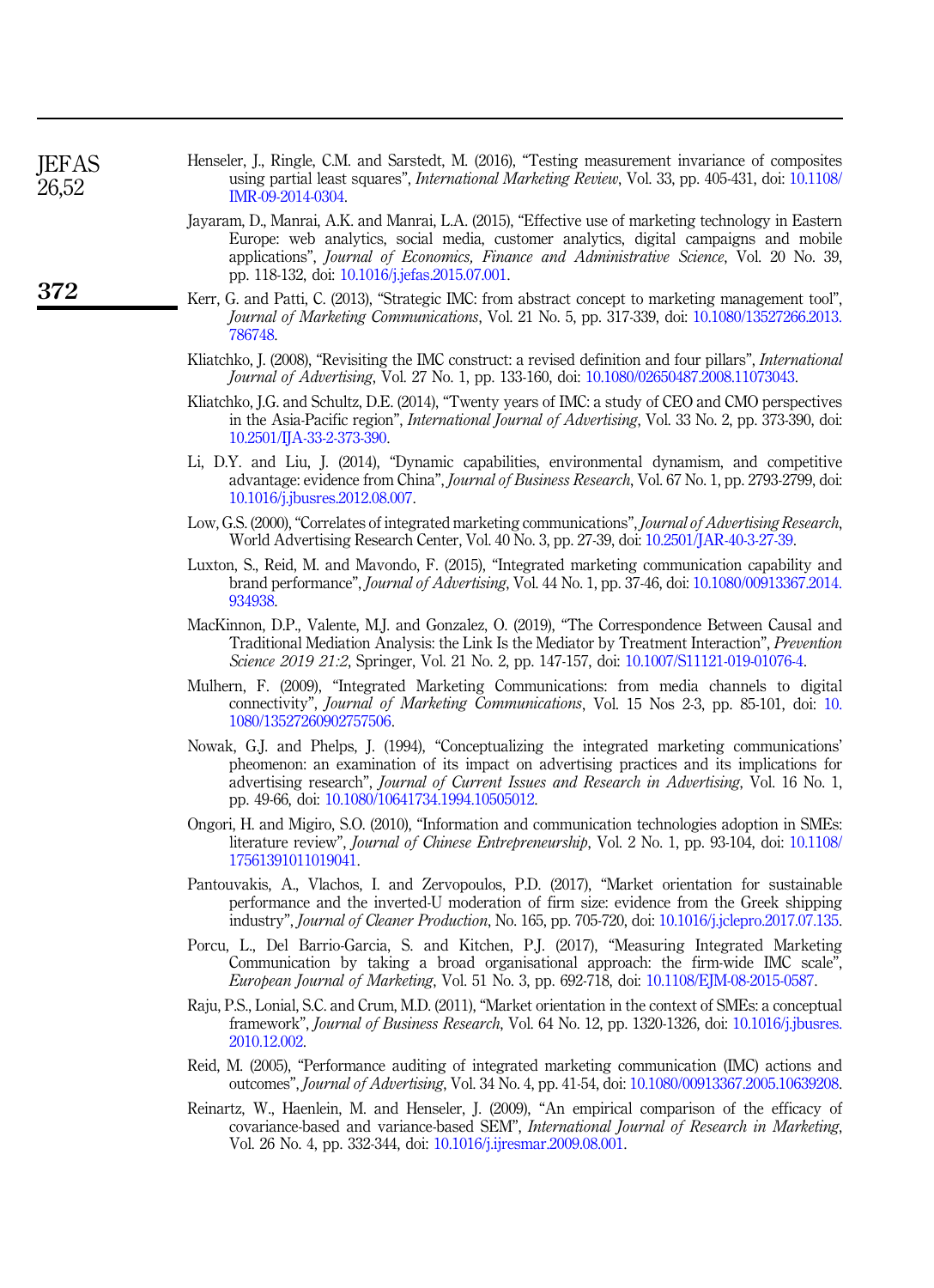- <span id="page-15-5"></span>Salcedo, N.U. (2021), "Editorial", Journal of Economics, Finance and Administrative Science, Vol. 26 No. 51, pp. 2-6, doi: [10.1108/JEFAS-06-2021-271.](https://doi.org/10.1108/JEFAS-06-2021-271)
- <span id="page-15-3"></span>Schreyogg, G. and Kliesch-Eberl, M. (2007), "How dynamic can organizational capabilities be? Towards a dual-process model of capability dynamization", Strategic Management Journal, Vol. 28, pp. 913-933, doi: [10.1002/smj.613.](https://doi.org/10.1002/smj.613)
- <span id="page-15-4"></span>Scott, W.R. (2008), "Approaching adulthood: the maturing of institutional theory", Theory and Society, Vol. 37 No. 5, pp. 427-442.
- <span id="page-15-6"></span> Seric, M., Gil-Saura, I. and Ozretic-Dosen, D. (2015), "Insights on integrated marketing communications: implementation and impact in hotel companies", International Journal of Contemporary Hospitality Management, Vol. 27 No. 5, pp. 958-979.
- <span id="page-15-1"></span>Shinkle, G.A., Kriauciunas, A.P. and Hundley, G. (2013), "Why pure strategies may be wrong for transition economy firms", Strategic Management Journal, Vol. 34 No. 10, pp. 1244-1254, doi: [10.](https://doi.org/10.1002/smj.2013.34.issue-10) [1002/smj.2013.34.issue-10](https://doi.org/10.1002/smj.2013.34.issue-10).
- <span id="page-15-2"></span>Somohano-Rodríguez, F.M., Madrid-Guijarro, A. and López-Fernández, J.M. (2020), "Does Industry 4.0 really matter for SME innovation?", Journal of Small Business Management, pp. 1-28, doi: [10.](https://doi.org/10.1080/00472778.2020.1780728) [1080/00472778.2020.1780728](https://doi.org/10.1080/00472778.2020.1780728).
- <span id="page-15-0"></span>Tafesse, W. and Kitchen, P.J. (2017), "IMC–an integrative review", International Journal of Advertising, Vol. 36 No. 2, pp. 210-226, doi: [10.1080/02650487.2015.1114168.](https://doi.org/10.1080/02650487.2015.1114168)
- <span id="page-15-8"></span>Trainor, K.J., Rapp, A., Beitelspacher, L.S. and Schillewaert, N. (2011), "Integrating information technology and marketing: an examination of the drivers and outcomes of e-marketing capability", Industrial Marketing Management, Vol. 40 No. 1, pp. 162-174, doi: [10.1016/j.](https://doi.org/10.1016/j.indmarman.2010.05.001) [indmarman.2010.05.001](https://doi.org/10.1016/j.indmarman.2010.05.001).
- <span id="page-15-10"></span>Vorhies, D.W. and Morgan, N.A. (2005), "Benchmarking marketing capabilities for sustainable competitive advantage", Journal of Marketing, Vol. 69 No. 1, pp. 80-94, doi: [10.1509/jmkg.69.1.](https://doi.org/10.1509/jmkg.69.1.80.55505) [80.55505.](https://doi.org/10.1509/jmkg.69.1.80.55505)
- <span id="page-15-7"></span>Zahay, D., Peltier, J., Schultz, D.E. and Griffin, A. (2004), "The role of transactional versus relational data in IMC programs: bringing customer data together", *Journal of Advertising Research*, Vol. 44 No. 1, pp. 3-18, doi: [10.1017/S0021849904040188](https://doi.org/10.1017/S0021849904040188).
- <span id="page-15-9"></span>Zhou, K.Z. and Li, C.B. (2010), "How strategic orientations influence the building of dynamic capability in emerging economies", Journal of Business Research, Vol. 63 No. 3, pp. 224-231, doi: [10.1016/j.](https://doi.org/10.1016/j.jbusres.2009.03.003) [jbusres.2009.03.003](https://doi.org/10.1016/j.jbusres.2009.03.003).

Customer performance impact on IMC outcomes?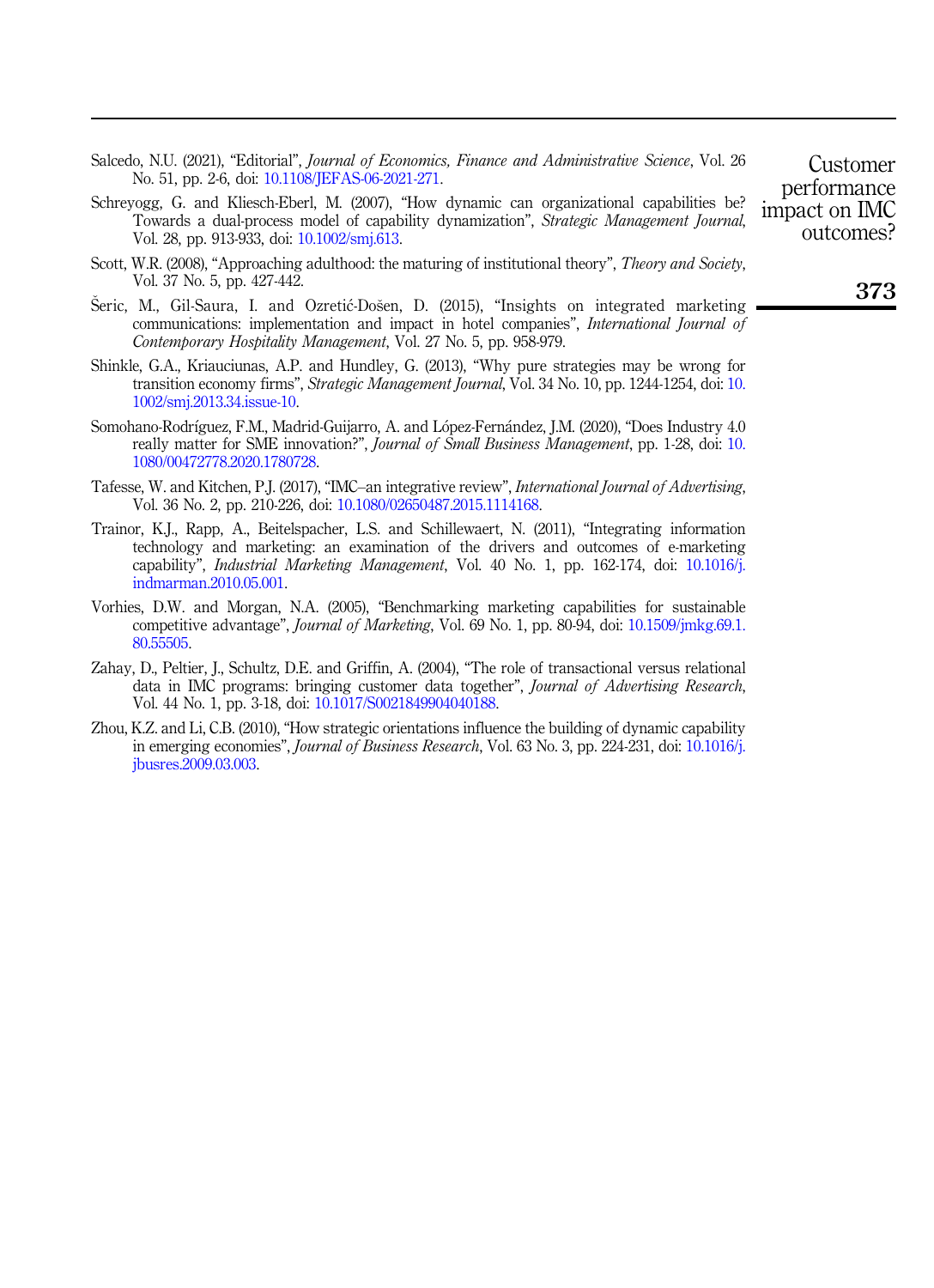**JEFAS** 26,52

374

<span id="page-16-0"></span>IMC (integrated marketing communications) ([Butkouskaya](#page-13-3) et al., 2021b)

IMC1. Message consistency

1. Our company carefully examines whether our intended message is consistently delivered through all communications tools and channels (e.g. advertising, publicity, packaging, direct mail, POP display, banner and website)

2. Our company maintains consistency in all visual components of communication (e.g. trademarks, logos, models and color)

3. Our company maintains consistency in all linguistic components of communication (e.g. slogans and mottos) 4. Ensuring a consistent brand image is one of the most important goals of our marketing communications program

5. Our company does not alter the brand image, even as its context changes, but maintains its consistency from the long-term perspective

#### IMC2. Channel consistency

6. Our marketing communications strategy differentiates the buyer and the user, if the two are not the same 7. Our company carefully deliberates whether creating more than two target customer groups is desirable 8. The issue of whether to maintain a single brand image or to create multiple brand images of the product is thoroughly discussed in our company

9. Our marketing communications strategy is based on a scrutiny of the stages of the customers' buying process such as brand awareness, information search, showroom visit and purchase

10. Our company employs the marketing communications tools that are most appropriate for each stage of the consumers' buying process

## IMC3. Customer data integration

11. Our marketing communications activities are designed to induce customer's actions (e.g. telephone order, phone inquiry, showroom visit)

12. Our company follows up on consumer responses to our marketing communications activities (e.g. mailing fliers and/or coupons to those who participated in the company-sponsored events and made a phone inquiry after seeing our advertisements)

13. Our company sees to it that the consumer information that is generated while marketing communications activities is complied

14. Our company integrates customer information collected or generated from different divisions into a unified database

#### IMC 4. Long-term consistency

15. Our company actively carries out marketing communications activities, which strengthen the relationship with existing customers (e.g. running a customer consultation office, sending birthday cards)

16. Our company emphasizes that maintaining and strengthening relationships with existing customers is as important as expanding the market share by recruiting new customers

17. Our marketing communications strategy places heavy emphasis on generating continuous business from our existing customers by enhancing their satisfaction level

18. Our company makes efforts to generate a continuous flow of profits from individual customers in the long run by solidifying relationships with them

#### IMC5. Cross-functional coordination

19. In our company, managers from different departments communicate with each other

20. In our company, we create long term communications with both internal and external stakeholders (consumers, partners, employees and others)

21. In our company, different marketing communications tools for one product are planned by the same manager

22. Our company creates corporate brand equity, company identity and reputation of the organization

Table A1. Measurement scales

(continued)